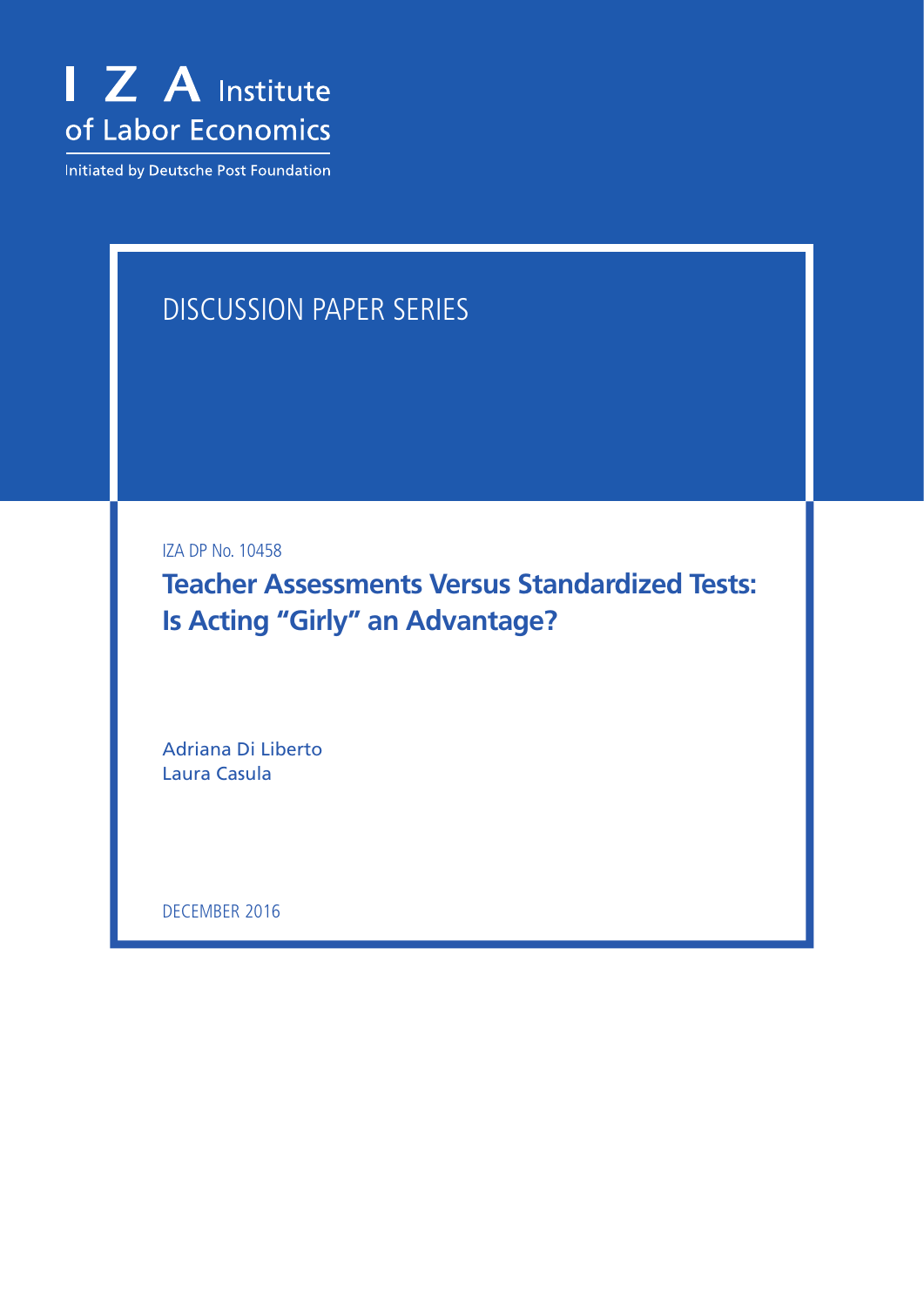

Initiated by Deutsche Post Foundation

## DISCUSSION PAPER SERIES

IZA DP No. 10458

**Teacher Assessments Versus Standardized Tests: Is Acting "Girly" an Advantage?**

**Adriana Di Liberto** *University of Cagliari, IZA and CRENoS*

**Laura Casula** *University of Cagliari and CRENoS*

DECEMBER 2016

Any opinions expressed in this paper are those of the author(s) and not those of IZA. Research published in this series may include views on policy, but IZA takes no institutional policy positions. The IZA research network is committed to the IZA Guiding Principles of Research Integrity.

The IZA Institute of Labor Economics is an independent economic research institute that conducts research in labor economics and offers evidence-based policy advice on labor market issues. Supported by the Deutsche Post Foundation, IZA runs the world's largest network of economists, whose research aims to provide answers to the global labor market challenges of our time. Our key objective is to build bridges between academic research, policymakers and society.

IZA Discussion Papers often represent preliminary work and are circulated to encourage discussion. Citation of such a paper should account for its provisional character. A revised version may be available directly from the author.

|                                                    | IZA – Institute of Labor Economics                   |             |  |  |  |  |  |
|----------------------------------------------------|------------------------------------------------------|-------------|--|--|--|--|--|
| Schaumburg-Lippe-Straße 5-9<br>53113 Bonn, Germany | Phone: +49-228-3894-0<br>Email: publications@iza.org | www.iza.org |  |  |  |  |  |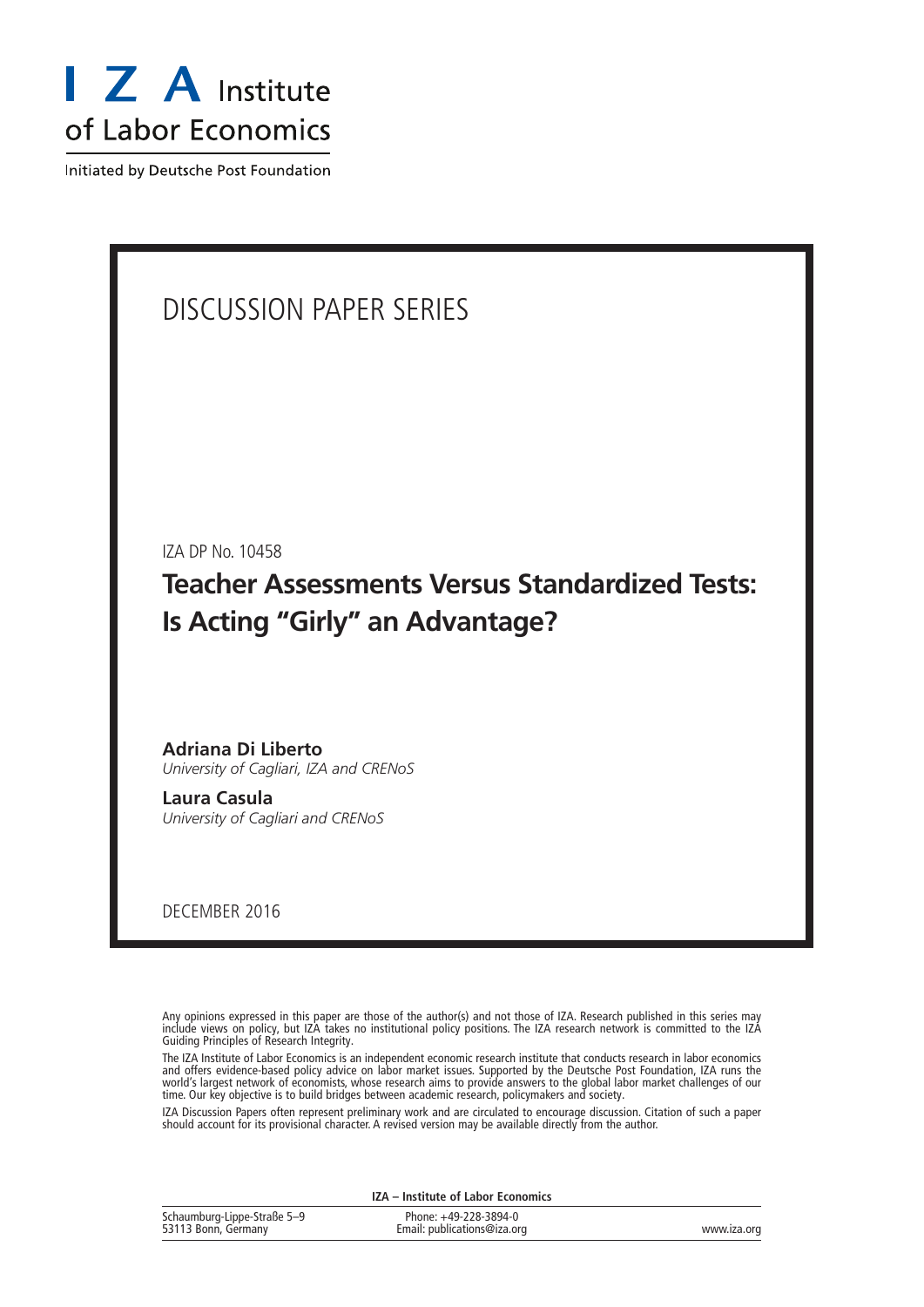## ABSTRACT

## **Teacher Assessments Versus Standardized Tests: Is Acting "Girly" an Advantage?\***

We study if Italian teachers do apply gender discrimination when judging students. To this aim, we use a difference-in-differences approach that exploits the availability of both teachers (non-blind) and standardized test (blind) scores in math and language that Italian students receive during the school year. Using data for all sixth graders, descriptives show that in both scores girls are better than boys in the language scores, while in math boys perform better than girls in the blind test. Moreover, our analysis suggest that boys are always discriminated by teachers in both subjects. This result holds also when we control for class fixed effects, students noncognitive skills, gender specific-attitude towards cheating and possible cultural differences towards gender attitudes in math or language.

| <b>JEL Classification:</b> | L2, I2, M1, O32                                        |
|----------------------------|--------------------------------------------------------|
| Keywords:                  | gender stereotypes, discrimination, schooling outcomes |

#### **Corresponding author:**

Adriana Di Liberto Dipartimento di Scienze Economiche e Aziendali University of Cagliari via S. Ignazio 17 09123, Cagliari Italy E-mail: diliberto@unica.it

<sup>\*</sup> We thank the seminar participants at the 2016 AIEL Conference (Trento) and the 2016 Counterfactual Methods for Policy Impact Evaluation (COMPIE) Conference (Milan). We also thank INVALSI and in particular Patrizia Falzetti for providing the data on student outcomes. We are solely responsible for all the remaining errors.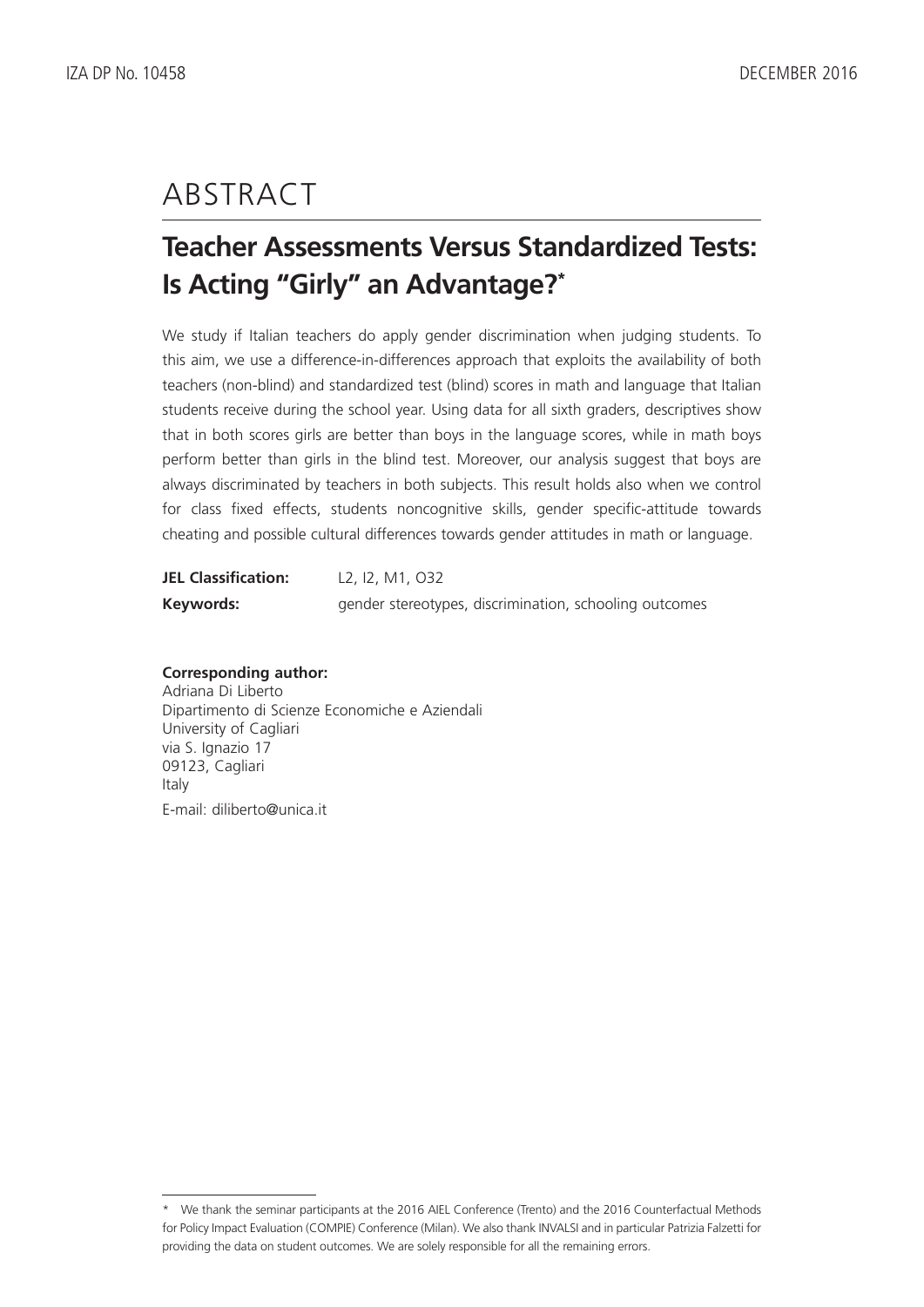### **1 Introduction**

Are school teachers influenced by students gender when evaluating them at the exams? And, if so, in what way? Do they discriminate against a specific gender and also on specific subjects? These questions are of a great interests as teachers stereotypical perceptions when assessing academic results may have long lasting consequences on students school performance and, through this, on their following labor market outcomes.

The literature suggests the presence of different channels that link gender stereotypical perceptions when evaluating students with their economic and social outcomes. First, evidence shows that the highest performing education systems are those that combine educational quality with equity, and teachers gender biased (mis)judgment may affect many educational outcomes. In particular, dropping out is considered the result of a complex process of student disengagement and teachers gender discrimination is detrimental for misjudged students (OECD, 2012; Lyche, 2010). Data also suggest that there exist a significant difference between boys and girls in educational attainment, with boys more likely to repeat school years than girls and being predominate among early school leavers (Eurydice, 2010). If these results were driven by the presence of teachers gender biased evaluations we should find that at school boys are discriminated against girls.

Second, teachers gender stereotypes could be also differentiated by subject, such as "boys are good in math and science, while girls in literature and poetry" (Lavy and Sands, 2015). This kind of teacher's stereotypes could cause lower/higher grades for girls in math/language and it would result in a misallocation of talents and skills: science-gifted women would invest more in "girly" studies that are also less profitable in terms of labor market outcomes, while the opposite would be true for men. Overall, if this teachers stereotypes behavior represents the rule rather than an exception in an educational system, misallocation processes may significantly affect a nation labor force productivity and they may harm its growth perspectives. Again, international data show that women with the same educational attainment as men are under-represented in many scientific and technical degrees, which typically lead to better paid occupations. Recent evidence also suggests that this gap is narrowing quickly in nations that pursue gender equality policies (Machin and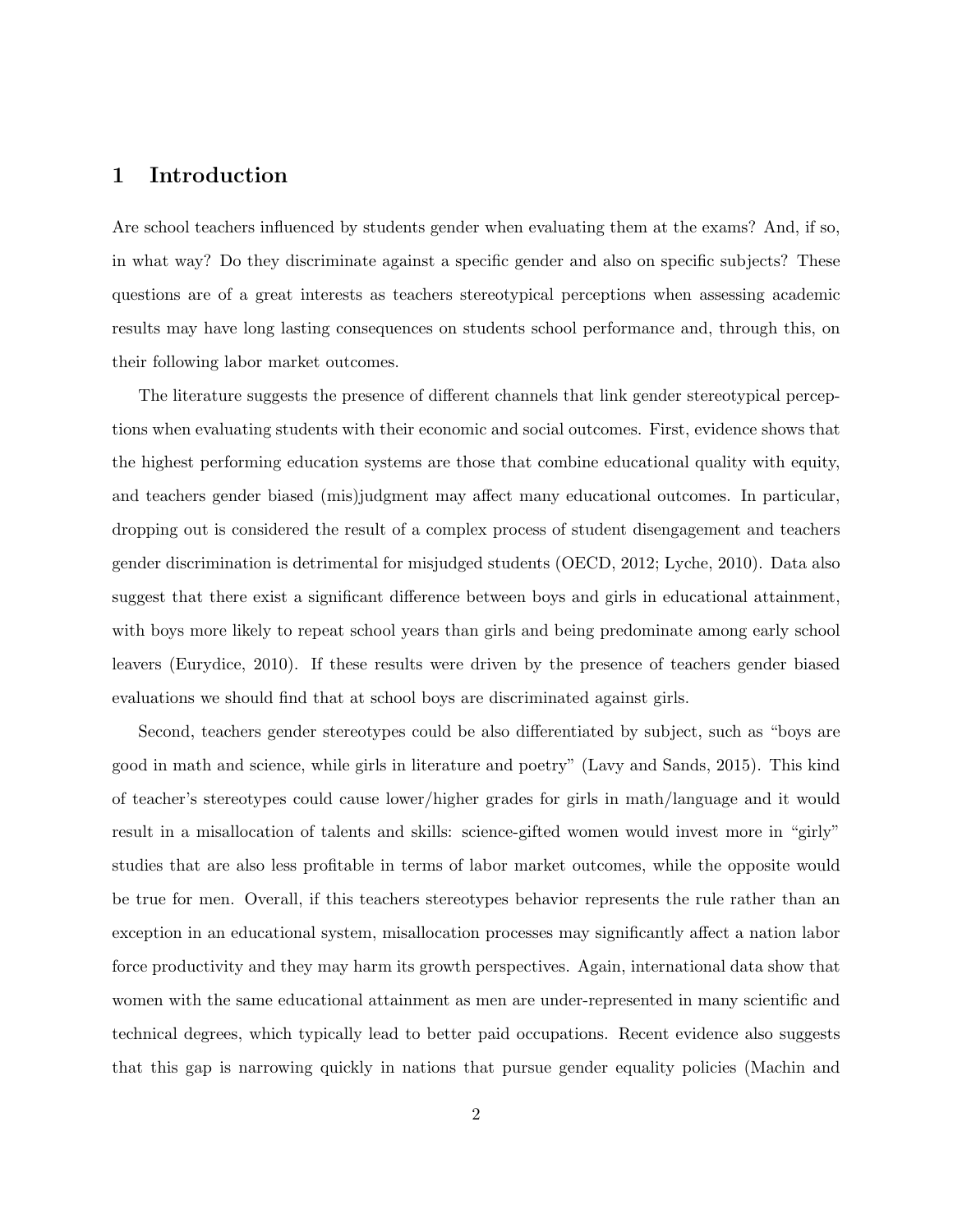Pekkarinen 2008, Guiso et al. 2008).

In this study we focus on the Italian school system. With respect to most industrialized countries, the Italian educational system performs poorly: its mean performance at PISA tests in all subjects is below the OECD average. Moreover, boys outperform girls in mathematics by an average of 18 points, and this gap has remained stable since 2003. Conversely, girls outperform boys in reading by an average of 39 score points. The gender gap observed in both subjects is similar to that observed across OECD countries. Finally, considering school dropouts, as in most industrialized countries, girls outperform boys in Italian schools, with dropout rates among boys (17.7%) significantly higher than that observed for girls  $(12.2\%)$ .<sup>1</sup>

In order to test for the existence of gender stereotyping and discrimination by Italian teachers, we follow Lavy (2008) and use a difference-in-differences approach that exploit the presence in the dataset of both blind and non-blind results in two different subjects, math and language. In fact, for each Italian student we have both a measure of the score assigned by math and language teachers and the Invalsi standardized test score results obtained in the same subjects during the same school year. The Invalsi standardized tests are compulsory for all Italian schools and students, both public and private, attending specific grades of schooling. Unlike the score assigned by student's teacher which is a "non-blind" score, given the way it is implemented the Invalsi tests may be considered as a "fair" or "blind" assessment. Thus, here we assume that the blind score may be used as the counterfactual measure to the non-blind score, which may be influenced by the teachers discrimination and other factors related to their culture.<sup>2</sup>

Data are provided by the Invalsi, the Italian institute in charge of evaluating school performance, and include information on both blind (standardized tests carried out by Invalsi) and non-blind (teachers evaluation) students results, together with many additional information on students and school characteristics. That is, the Invalsi dataset provides a very rich set of information on student characteristics that includes not only a full set of demographics, but also information on noncognitive skills, such as students attitude towards learning by subject. This enables us to exploit within country data on all students during the schooling year 2010-11 for sixth graders, a unique

<sup>&</sup>lt;sup>1</sup>Eurostat, LFS  $(2014)$ .

 $2$ On the use of the systematic difference between blind and non-blind tests across groups as a method to underline discrimination see also the work of Blank (1991) and Goldin and Rouse (2000).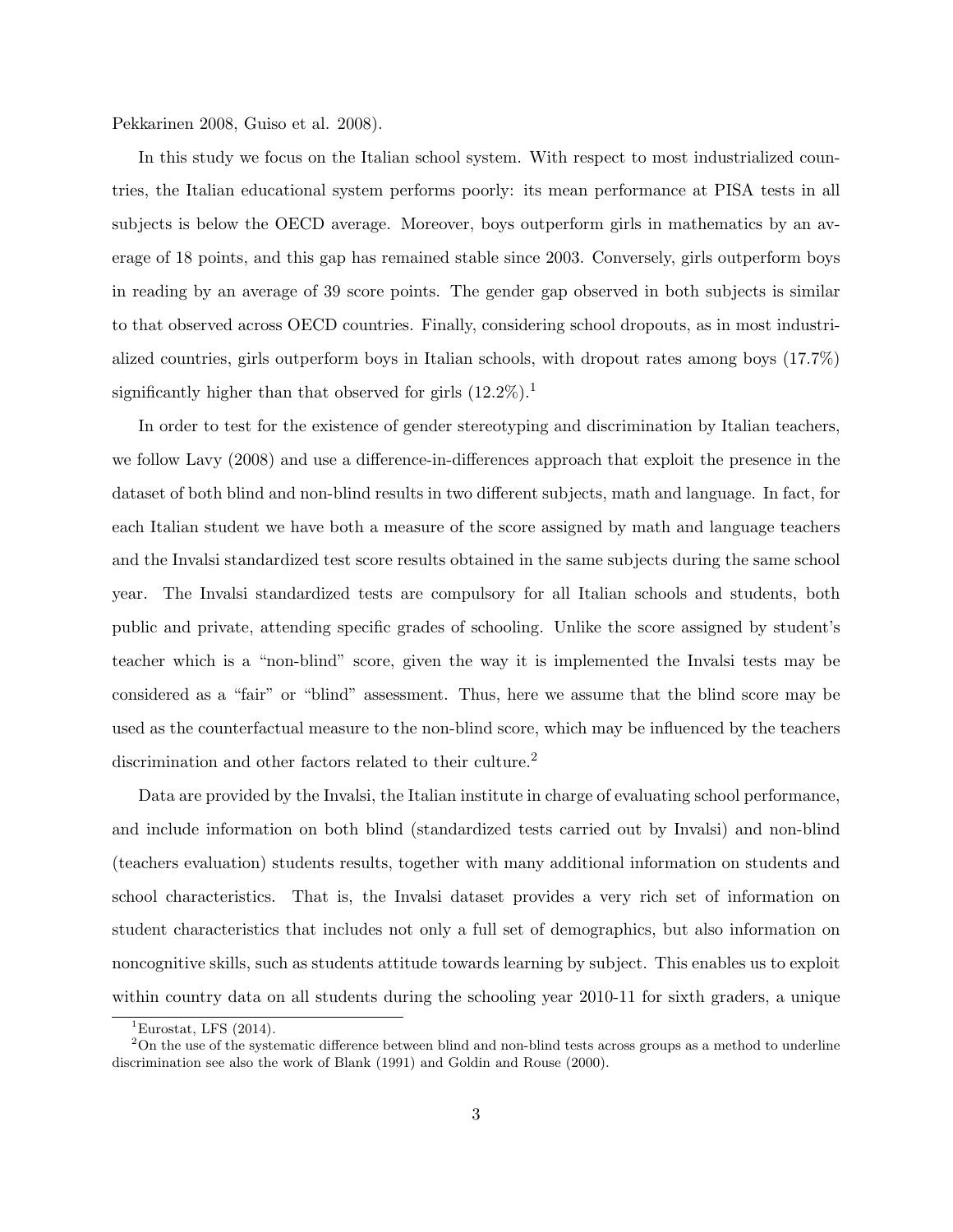advantages over existing analysis, that usually focus on small sample of students, and may suffer from problems of limited external validity and sample selection.

Our main result supports the evidence also found in other studies that teachers assessment always act against male students.<sup>3</sup> This result is also robust to the inclusion of class fixed effects and different model specifications.

First, we control for noncognitive skills using different measures of self-assessed ability and propensity for studying Math or Language. Cornwell et al. (2013) suggest that excluding these skills from the analysis would produce biased results, with teachers gender discrimination vanishing when noncognitive skills are taken into account.

Second, we perform the regression analysis for the subset of classes where external inspectors invigilate students during the blind standardized test. Indeed, cheating is a well-known phenomenon during Italian schooling exams, and girls may have a different attitude towards cheating than boys. Thus, using this subsample we are confident a) that cheating is not an issue and b) since all the steps of the Invalsi testing protocol has been fulfilled, that the blind score is likely to be free of any bias that might be caused by teachers attitude.

Finally, we exploit a specific feature of our Italian sample. In fact, unlike most within-country data sets there exists a deep, persistent duality in Italy between the developed North-Center and the less developed South. This substantial geographical heterogeneity is also present in both education and gender roles. For the former, both quantitative (educational attainments) and qualitative (cognitive skill tests results) educational outcomes stress a large gap between the two areas.<sup>4</sup> For gender roles, as suggested by many labor market outcome indicators, women's traditional role of wife and mother is still more persistent in the South.<sup>5</sup> Thus, in order to take into account for cultural factors and gender roles that may differently affect the choice of how much to invest in studying specific subjects, we have also performed the analysis separately for the Northern and

 $3$ Together with Lavy (2008), see also Bjorn et al. (2011), Hanna and Linden (2012), Cornwell et al. (2013).

 $4$ On this see Di Liberto (2008) and Di Liberto et al. (2015).

<sup>5</sup>On gender biased labor market outcomes see Del Boca (2005), and Di Liberto and Sideri (2015) for cultural differences across Italian regions. The importance of cultural bias in teachers' assessment has been also recently stressed by Card and Giuliano (2015). Using data from a large urban school district, they show that underrepresented groups are better under a screening process that places less weight on teachers subjective assessments. In fact, they find that the process for identifying gifted students, through parent and teacher referrals, systematically misses many potentially qualified disadvantaged students and they suggest that factors related to race or culture may play an important role.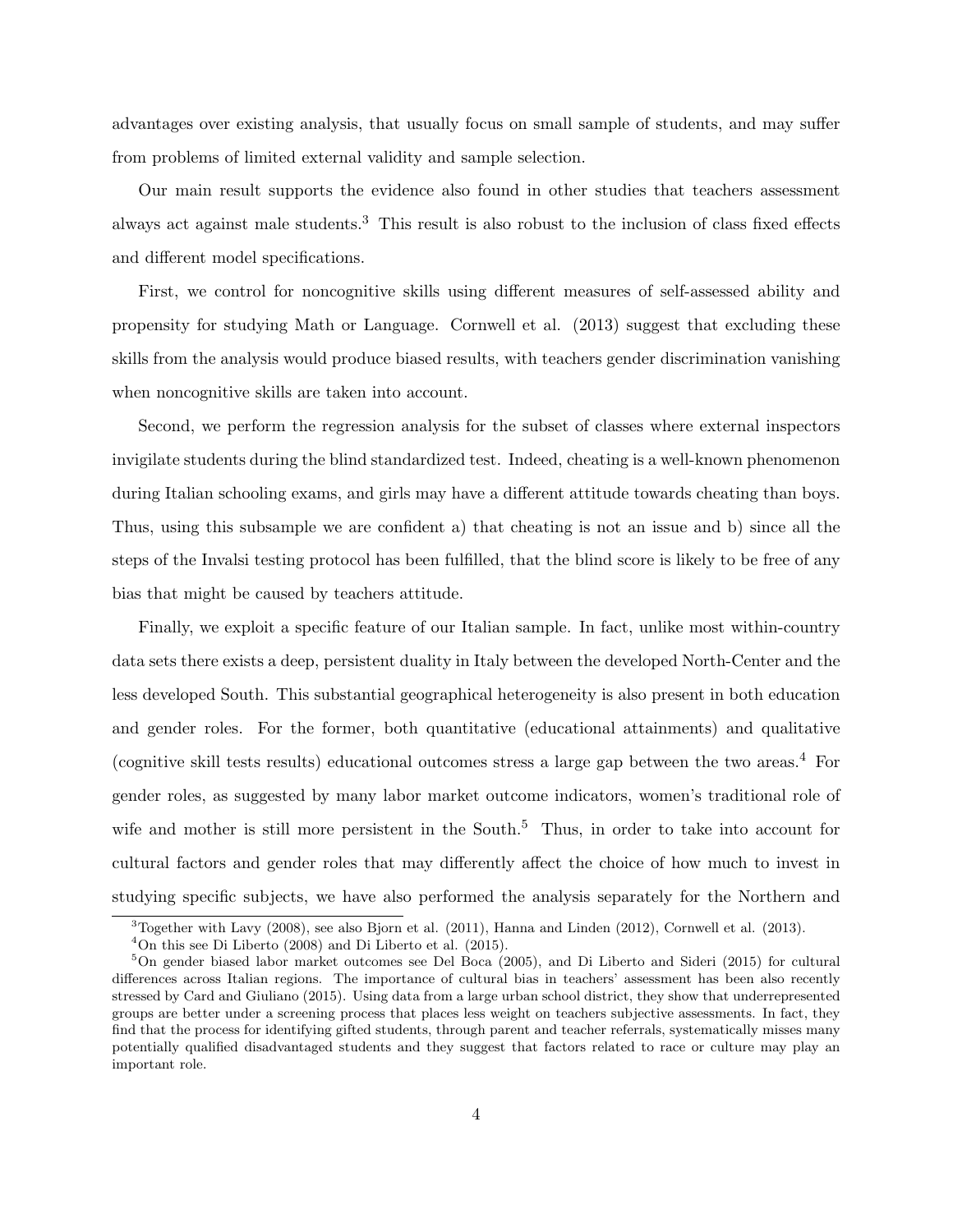Southern regions of the country.

Overall, all our robustness checks confirm that boys who perform equally well as girls on language and math blind tests are graded less favorably by their teachers.

### **2 Data and descriptives**

We constructed a database with rich information on student, school and area characteristics. Our main source of data is the database provided by the National Institute for the Evaluation of the Educational System of Instruction and Training (Invalsi henceforth), a government agency that carries out a yearly evaluation of student attainment in both Mathematics and Language. The Invalsi standardized tests are compulsory for all Italian schools and students, both public and private, attending specific grades of schooling. In our analysis we focus on the 2010-11 schoolyear data for sixth grade lower secondary school students.<sup>6</sup> Invalsi enforces a protocol for the administration of the tests to reduce discretion and the possibility of teachers manipulations (Invalsi, 2011). First, the type of tasks that students have to complete include multiple choice and closedformat short answer questions. Second, the test is not administered by the class teachers but by other teachers of the school, who in general teach a different subject from the one that is being tested.<sup>7</sup>

Together with the standardized test results, the dataset also include a measure of the score in both language and math assigned by teachers during the first term. Given the way the test is implemented, the Invalsi tests may be considered "blind" or "fair" assessments while, in contrast, the score assigned by student's teacher is a "non-blind" and possibly biased by perceptions (or unfair) assessment.<sup>8</sup>

Moreover, the Invalsi questionnaire is also designed in order to collect detailed information

 $6$ Tests are carried out also by students attending the second and fifth grade (in primary schools), the sixth and eighth grade (in lower secondary) and the tenth grade (in upper secondary). The Italian school system starts at age six with five years of primary school (grades 1 to 5) followed by three years of lower secondary school (grades 6 to 8). Upper secondary education lasts three to five years depending on the type of school chosen.

<sup>&</sup>lt;sup>7</sup>Moreover, all the school teachers are simultaneously involved in the transcription process, so that they cross-check each other while the school principal, who is responsible for the correct implementation of the protocol, supervises the whole process. For more on this see also Lucifora and Tonello (2015).

<sup>8</sup> It is difficult to find a comparison of blind and non-blind grading of the exact same tests. One example is in Hinnerich et al. (2010).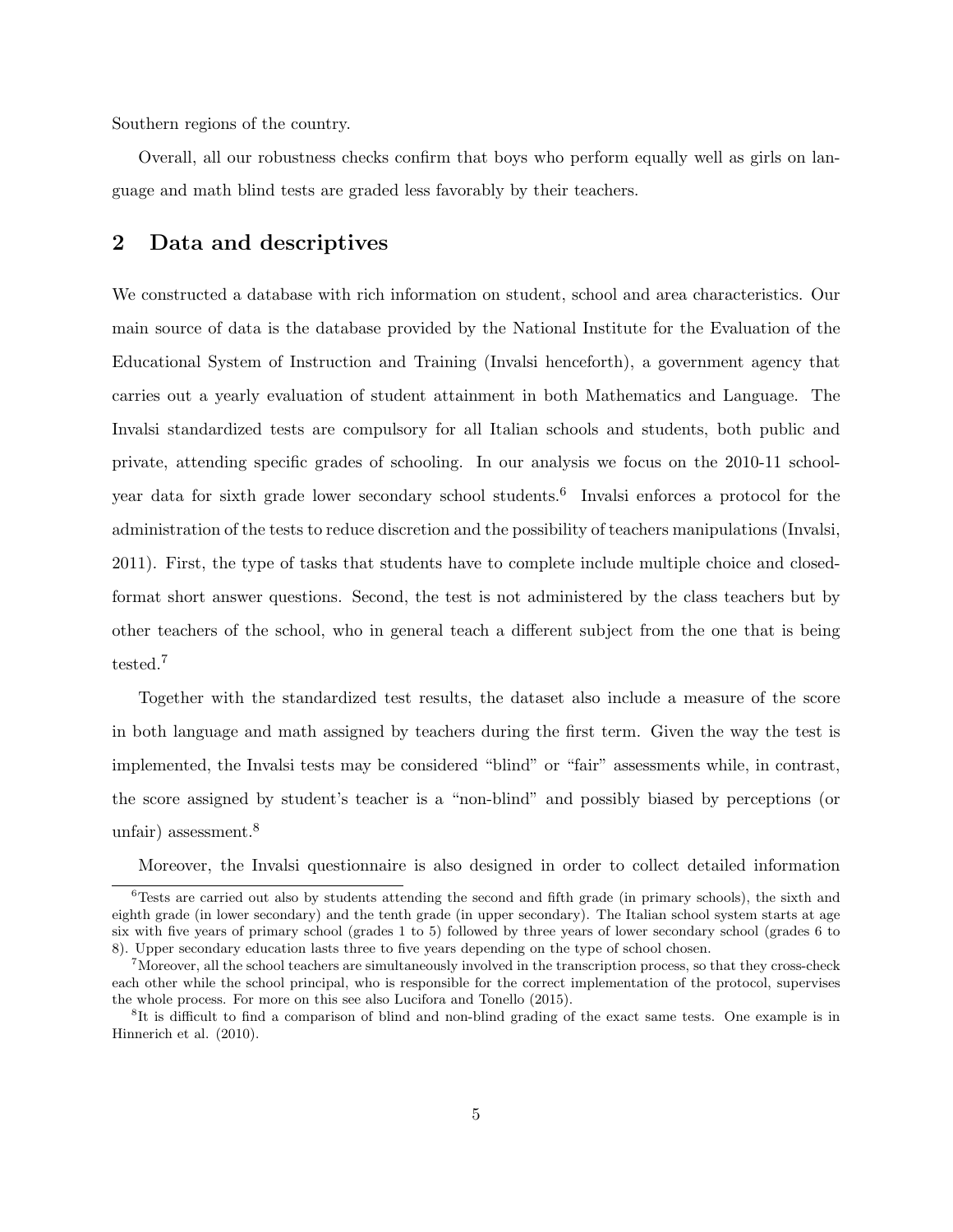about the schools, the student background and family characteristics.<sup>9</sup> In our analysis we include the following additional demographic information about students: gender, citizenship (native, first and second generation immigrant students), if she/he speaks a foreign language at home or an Italian dialect, her/his socio-economic background using the number of books at home, the number of siblings, and parental education.<sup>10</sup> The set of school characteristics includes the number of students per class and school, the proportion of female students per class, and the school-average ESCS index. The latter is an index for student socioeconomic background, analogous to the same one computed by OECD for the PISA test. It is calculated based on the parental occupational status, their educational attainment levels and different measures of household possessions including cultural possessions such as home educational resources and the number of books, and the individual scores of this index are obtained by a principal component analysis, with normalized zero mean and unit standard deviation.<sup>11</sup>

Finally, our empirical analysis exploits the information obtained through the Invalsi dataset merged with other variables that controls for different area characteristics: we control for macroarea dummies, plus we include a proxy for the wealth level of the school catchment area (per capita value added), a measure of the level of criminality, and a social capital indicator.<sup>12</sup> In fact, previous studies show that geographical location is an important determinant of Italian students test scores, with students in the Northern area usually outperforming those living in the South and differences in both economic and cultural factors may play a role. The complete list of variables is reported in Appendix A and Table 1 sums up the major characteristics of the variables used in regressions for our overall sample.

In our descriptives analysis we check if we observe a misalignment between the standardized scores and the teachers grades. Since the Invalsi and teachers' votes are expressed in different scales, in order to compare the two set of students results (blind/Invalsi tests vs non-blind/teachers) we

<sup>&</sup>lt;sup>9</sup>Information is collected through a "Family Questionnaire" sent to each family before the test, a "Student Questionnaire" filled by each student the first day of the test and, finally a student general information part compiled from school administrative staff.

 $10$ First generation are students born abroad of foreign-born parents, while second generation students are nativeborn children of foreign-born parents. In using the variable "number of books at home" we follow Hanushek and Woessmann (2011) who argue that this is the best single predictor of students performance.

 $11$ They are the scores for the first principal component. The index is calculated considering the whole sample of sixth grade lower secondary school Italian students. See also Invalsi (2011) for details.

 $12$ We identify the following dummy variables: North-East, North-West, Centre, South, South-Islands.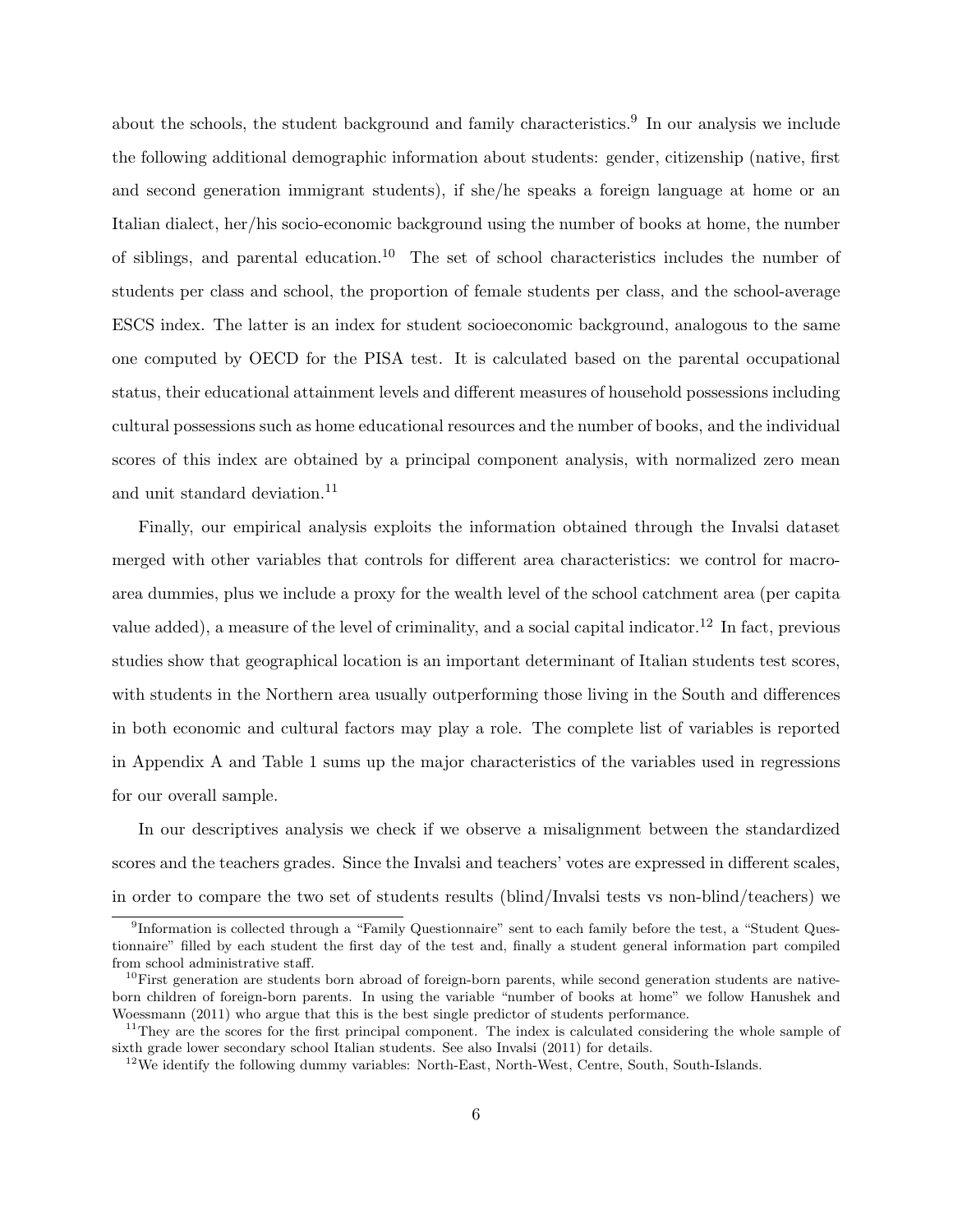firstly convert the scores to the same scale and, secondly, we calculate the z-scores: that is, we standardize them to a distribution with zero mean and unit standard deviation. Figures 1 to 4 show the kernel-density distribution of the two types of scores by gender and subject. For language (Fig.1 and Fig. 2) we observe a rightward shift of the Invalsi-score distribution relative to the teacher-score distribution for both boys and girls. The opposite is true for girls in math (Fig. 3), while the distributions of scores in math for boys almost overlaps (Fig. 4). In sum, assuming that the standardized test scores represent fair assessments, these figures seem to suggest that language teachers punish students with respect to the blind test results, while they tend to inflate girls scores in math.

Table 2 includes the non-standardized average scores by gender achieved in both the blind and non-blind test. This table compares the non-standardized scores, that is, both blind and non-blind test scores are only transformed to a 0-100 scale in order to make it easy to interpret. First, comparing the two types of tests, it seems that standardized tests are easier than the teachers assessment as scores are higher on average for both boys and girls. The opposite is true for math. Second, numbers show that, on average, in math boys outperform girls in the blind test scores. However, when assessed by teachers, girls obtain on average a higher score. For language the picture is different: girls are always better than boys in both types of tests.

Table 3 uses the z-scores and it includes a first measure of the teachers discrimination, calculated as a simple difference-in-differences: that is, teachers gender bias is defined as the average gap between non-blind and blind scores for boys, minus this same gap for girls. Overall, comparing the results in the two subjects, these numbers suggest that teachers discriminate boys in language by almost one-tenth of a standard deviation, and that the gender discrimination gap is higher (more than double) in math.

We finally report some descriptives on students noncognitive skills in Table 4. The Invalsi questionnaire includes several indicators related to students drive and motivation in studying a specific subject. In particular, it asks different questions designed to measure the self-assessment of boys and girls about their ability in Math (Q3) and Language (Q5) studies. In details, during the survey, Italian students are asked to indicate how much they agree with five different statements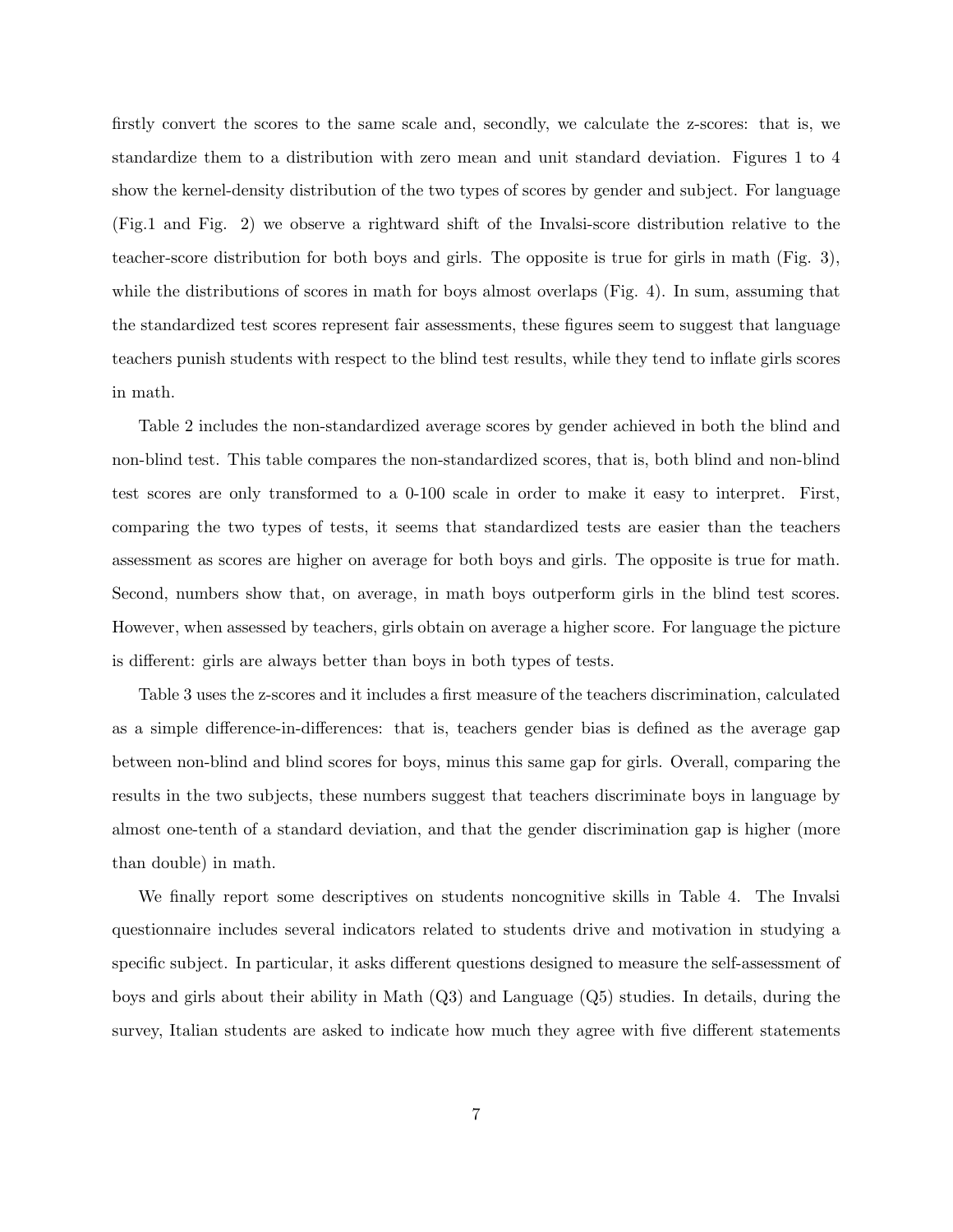about mathematics and language studies.<sup>13</sup> The specific questions asked and the results by gender are in Table 4. As expected, boys are more confident and enjoy more studying math, while girls are more confident in language studies. Overall, numbers show that the subject specific propensity for learning and achieving is very different between boys and girls and suggest that gender specific attitude may play a role in our analysis.

#### **3 Results**

Following Lavy (2008), we use the data pooled over the two types of scores, one blind and the other non-blind, in the two subjects (Math and Language) and use a difference-in-differences regression setting of the form:

$$
y_{ijb} = \alpha + \beta Male_i + \gamma NB_{ijb} + \delta(Male_i \times NB_{ijb}) + v_{ijb}
$$
\n(3.1)

where  $y_{ijb}$  is an indicator of performance of student *i* attending school *j* for both blind and non-blind scores  $b$ ,  $Male<sub>i</sub>$  is the gender dummy (equal to one if male), and NB is the dummy identifying the teachers (non-blind) scoring procedure. Thus, the intercept is the average score obtained by female students on blind tests, *β* captures the score difference of male students in both types of tests, and *γ* measures the teachers effect, that is, the average differences in scores due to the type of tests. The parameter of interest is on the interaction term,  $\delta$ , that measures the difference in scores obtained by male students due to teachers. As said, above, given the Invalsi testing protocol, we may assume that the standardized test score is free of bias that might be caused by stereotyped discrimination. Conversely, the non-blind score may possibly reflect biases teachers' gender stereotypes.

Table 5 and 6 show the results for the Language and Math scores respectively. In both Tables model 1 include the results of equation 1, our most parsimonious specification, while in the following models, we exploit a rich set of variables that control for student characteristics, including selfassessed ability and propensity for studying both Math and Language, and for school and area characteristics. Standard errors are clustered at class level. For Language (Table 5), we find that

<sup>&</sup>lt;sup>13</sup>Invalsi uses the following scale: 1-moderately disagree, 2-moderately disagree, 3-somewhat agree, 4-strongly agree.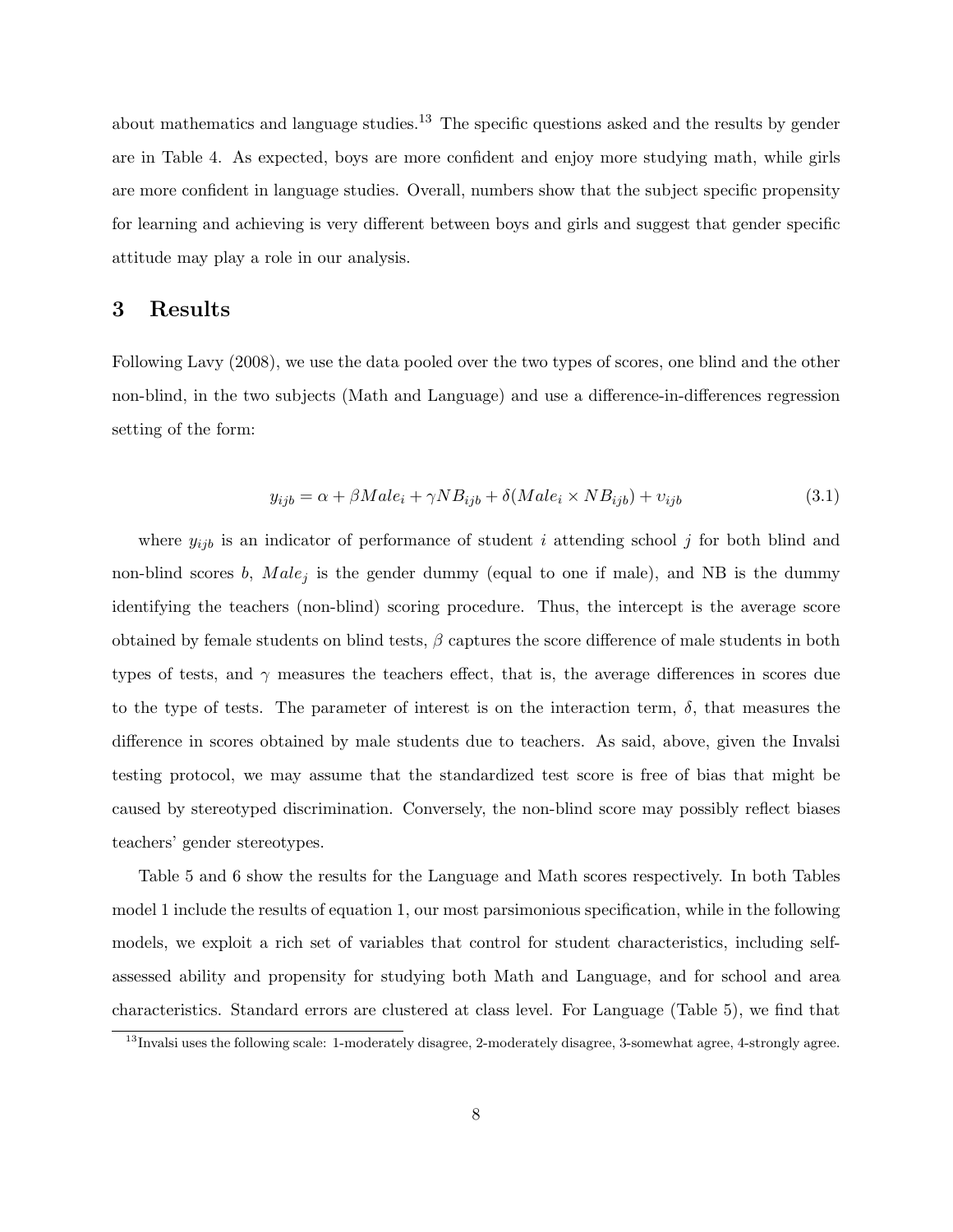all coefficients in model 1 are significant and that, on average, female students perform better than boys: girls have advantages of 0.209 of a standard deviation of the blind score distribution in language. The mean difference between the teachers scores and the Invalsi scores is positive and significant, while our parameter of interest, the coefficient of the interaction term, is negative, suggesting that teachers' discrimination acts against male students. In sum, for language studies, results suggest that teachers widen an already existing female-male achievement difference.

A different picture emerges for math. In this case the advantage is for male students: the coefficient on the gender dummy, male, is positive (0.125) and it is statistically significant. And, as already seen in Table 3, the teachers bias is still against the boys. Therefore, we find no evidence that teachers gender stereotypes cause lower grades for girls in math, that represents one possible explanations of the bias against women existing in scientific, or STEM, fields. Conversely, the coefficient on the interaction term implies that the estimated bias in math represents 0.2 points of the standard deviation, and it almost doubles the teachers' bias coefficient found for language. This result is consistent with other evidence in the literature.<sup>14</sup>

For both math and language scores, the introduction of additional controls does not change these results. Model 2 introduces different variables that control for students demographics, while in Model 3 we increase the specification with more family characteristics in order to take into account for the student's socioeconomic background. Model 4 includes the school average socioeconomic background (calculated by the ESCS index), the school size and the proportion of girls in each class. The latter variable should control for gender peer effects and it has been found to be an important determinant in these analysis (Lavy et al., 2011).<sup>15</sup> In particular, peers may directly influence gender differentiation by providing boys and girls with different learning opportunities and feedback. Unlike most studies on teachers discrimination, in model 5 we also introduce two different dummy variables that should capture students noncognitive abilities: the dummies "good in math/language" are equal to one for students that show a strong propensity for studying the specific subject.<sup>16</sup> Finally in model 6 we also control for area characteristics, including total value

<sup>&</sup>lt;sup>14</sup>See for example Bjorn et al.  $(2011)$ , Hanna and Linden  $(2012)$ , and Breda and Ly  $(2015)$ .

 $^{15}$ Lavy et al. (2011) find that an increase in the proportion of girls improves boys and girls cognitive outcomes.

<sup>&</sup>lt;sup>16</sup>Their answer in Q3A, Q3C, Q3D, Q3E, Q5A, Q5C, Q5D and Q5E is strongly agree, while they strongly disagree in Q3B and Q5B. See Table 4.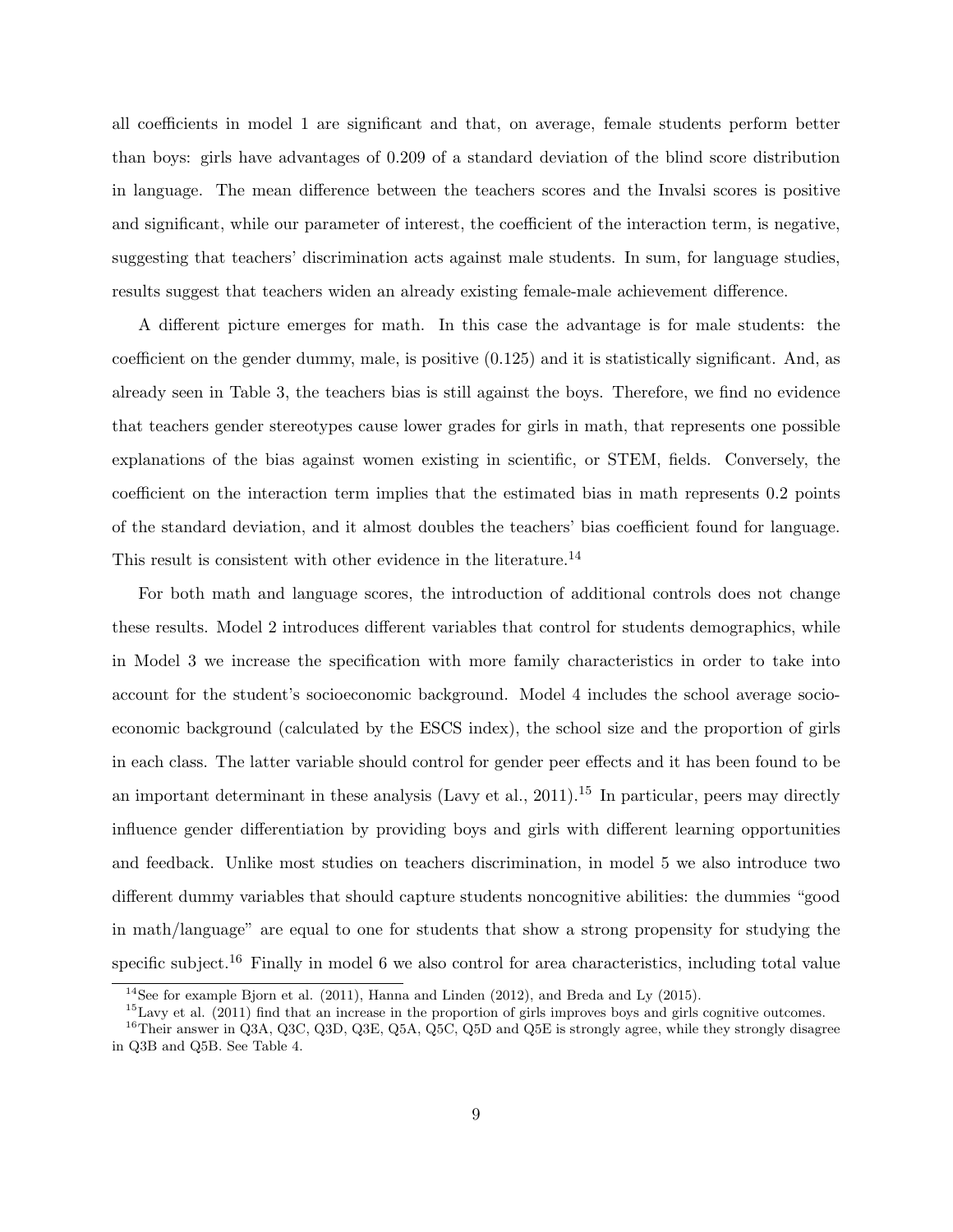added per capita in 2001 that represents a standard proxy of an area economic performance, the rate of extortions over 1000 inhabitants, and a measure of social capital.<sup>17</sup> All these additional indicators should capture cultural features that may differently affect boys and girls students outcomes.

Overall, the estimated coefficients on our additional controls all show the expected signs and still confirm that boys who perform equally well as girls on language and math blind tests are graded less favorably by their teachers. They also confirm that, contrary to expectations from genderstereotyping, discrimination goes more in favor of females in more scientific (or male) subjects.

#### **4 Robustness checks**

In this section we perform a set of robustness checks of the results discussed above. For these, we only report in our Tables the coefficients of the three main variables.

One problem of the analysis performed above is that it cannot rule out the hypothesis that the two types of test do not measure exactly the same skills. As found in Cornwell et al. (2013), even noncognitive skills my play an important role and they may be the main driver of our results. In general, characteristics such as oral expression, self-confidence, anxiety or shyness are likely to affect the candidates scores in different ways at the non-blind test and at the Invalsi blind tests: if there are systematic differences between males and females regarding these characteristics, we cannot interpret any gender difference between the two scores as reflecting discrimination, since we cannot disentangle the role of the teacher separate from that of the assessment process. For instance, the standardized test may be perceived by the students as a more pressured environment and, if girls are more anxious than boys, they may obtain lower results in standardized tests due to this. In our sample this should not represent a significant problem since, for sixth graders, the Invalsi test is not high stake, while the non-blind score may contribute their end of school year results. Overall, the two types of assessments should be equally stressful for the students.<sup>18</sup>

As seen above, our data includes different measures of self-assessed ability and propensity for studying Math and Language: boys indicate a more positive attitude than girls in studying math, while the opposite is true for language studies. Instead of including these variables among the list

 $17$ To this aim we use a synthetic social capital index at regional NUTS3 level, provided by Cartocci (2007), which merges data on 1) blood donations, 2) sport participation, 3) dissemination of newspaper and 4) voter turnout.

<sup>&</sup>lt;sup>18</sup>If there is any stress difference, maybe the teachers' score should be more stressful.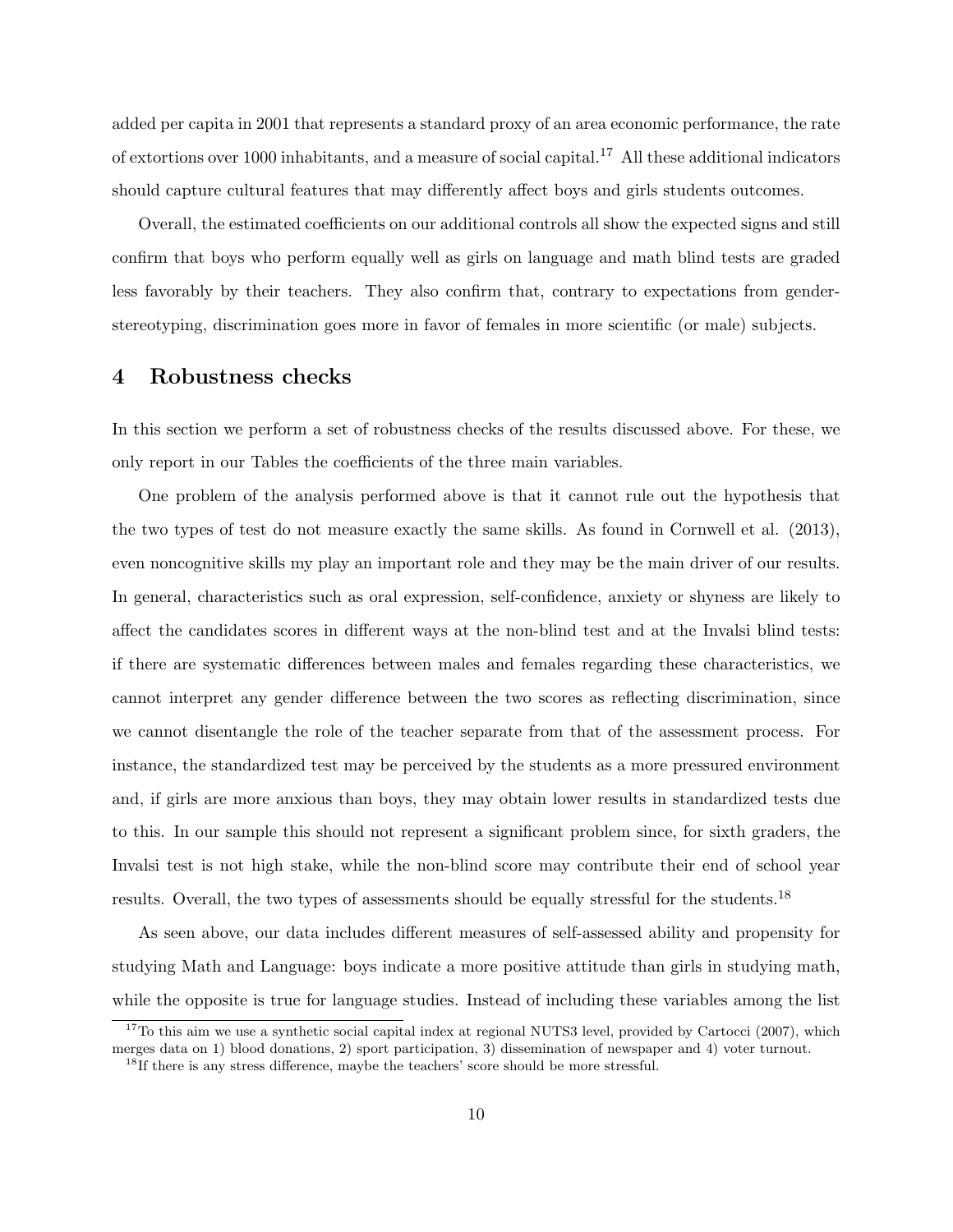of additional controls, we replicate our analysis for two subsamples of students that share the same level of attitude for learning a specific subject: the first only includes the group of students that are very confident in studying and being proficient in a certain subject, while the second includes only those that, conversely, seems to have a low attitude for studying.<sup>19</sup> Results are reported in Table 7 (for language) and 9 (for math), with Panel A showing the results for the students with strong propensity to learn and Panel B including those for the group with a low attitude for studying.

Further, we can also identify a representative and random sample of monitored classrooms where external inspectors invigilate students during the test and also help to both compute results and prepare the documentation relative to the test. This is an important feature of our dataset since there is evidence showing that Italian students in the non-monitored classrooms receive a more benevolent supervision, allowing student cheating behavior more easily (Lucifora and Tonello, 2015). Indeed, it is possible that the attitude towards cheating is different by gender. For this subsample we are also confident that the Invalsi test protocol has been thoroughly implemented and teachers, rather than students, did not manipulate the scores and, eventually, discriminate by gender. Evidence of teachers' manipulation has been found in Pereda-Fernndez (2016). This paper suggests that the cheating is concentrated in the South of Italy and, more important for us, it tends to favor female students.<sup>20</sup> In Panel C of Tables 7 (for language) and 9 (for math) we show the results when we replicate the analysis for the sub-sample of classes with the presence of an inspector.

We also replicate our analysis including fixed effects at class level, in order to capture all unobserved elements affecting scores in a given class, including also teachers' characteristics such as, for instance, teachers severity. Results are in Panel D (Table 7 for language and Table 9 for math). Unfortunately, our dataset does not include variables that control for teachers' characteristics. In particular, teachers' gender has been found to be an important variable in other studies in this literature, as it may influence students results through the presence of both a role model effect and/or a teacher bias effects (Lavy, 2008; Paredes 2013). In general, teachers may endorse

<sup>&</sup>lt;sup>19</sup>In details, Panel A only includes students who strongly agree with the statement "I am proficient in Math/Language". In panel B results are obtained using the subsample of students that strongly disagree with the same statement. For more on this, see Table 4.

 $^{20}$ Pereda-Fernndez (2016) uses the Invalsi data for the academic year 2012/13 and for different grades.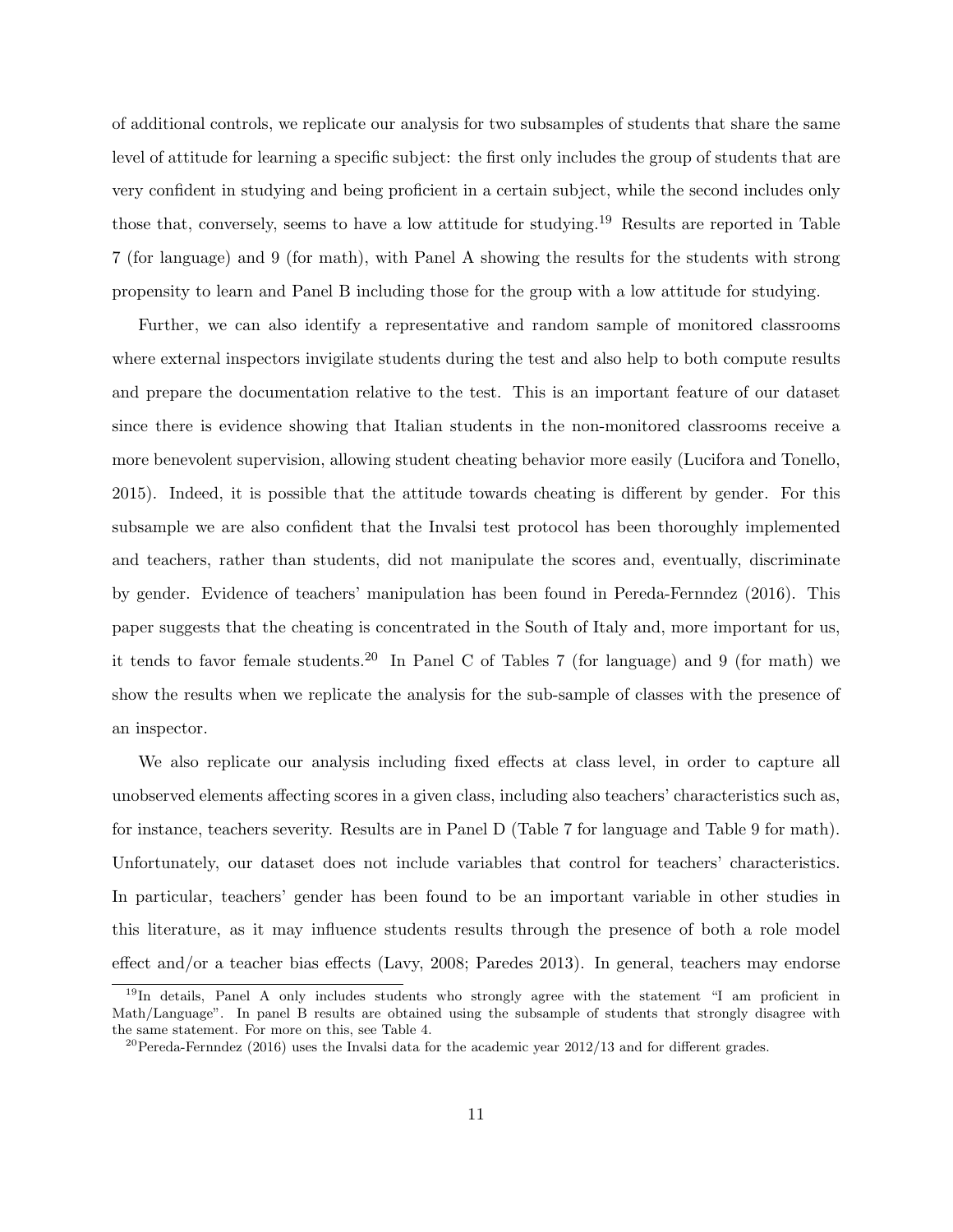prejudices and show, for instance, preferences for same-gender individuals. Together with cultural stereotypes, prejudices influence teachers classroom behaviors and their assessment activities. The percentage of female teachers in Italy is among the highest across OECD countries (Education at glance, 2014): in our sample of lower secondary schools, the percentage of female teachers is almost 80%.<sup>21</sup>

Overall, evidence from Tables 7 and 9 shows that, even using subsamples that allow us to get rid of some important differences in noncognitive abilities, or controlling for class fixed effects, our main results are fully confirmed.

Finally, we replicate the analysis separately for the subsamples of northern and southern Italian regions. There is a vast literature showing that there exists a deep, persistent duality in Italy between the developed North-Center and the less developed South. The gap between the two areas is also in terms of culture and gender roles, and geographical location has been also found as an important determinant of Italian student test scores.<sup>22</sup> Thus, in principle it is possible that more educators in the southern regions endorse cultural gender stereotypes (e.g., math is easier for boys than girls) than in the northern ones. In this case, girls could be more discriminated in math when attending schools located in the southern rather than in northern regions. Tables 8 (language) and 10 (math) report the results, with Panel A showing the coefficients for the subsamples of northern regions, and Panel B for the South. We also replicate the same analysis using the subsample of inspected schools in Panel C and D. Results reveal no significant differences between the two areas of the country.

#### **5 Conclusions**

This study investigates if teachers have a grading bias against a specific students gender. To this aim, we exploit a unique dataset that, unlike other studies in this literature, enables us to use a rich set of variables for all Italian students attending the sixth grade. We apply a difference-in-differences approach using the information on both the teacher (non-blind) grades and the standardized test (blind) scores in two different subjects, math and language. We assume that teachers gender

<sup>&</sup>lt;sup>21</sup>It is almost 100% (98%) in primary school, and 66% in Italian upper secondary schools. The OECD average is 82% in primary, 67% in lower secondary, and 57% in upper secondary schools.

 $22$ Cipollone et al. (2010), Di Liberto et al. (2015).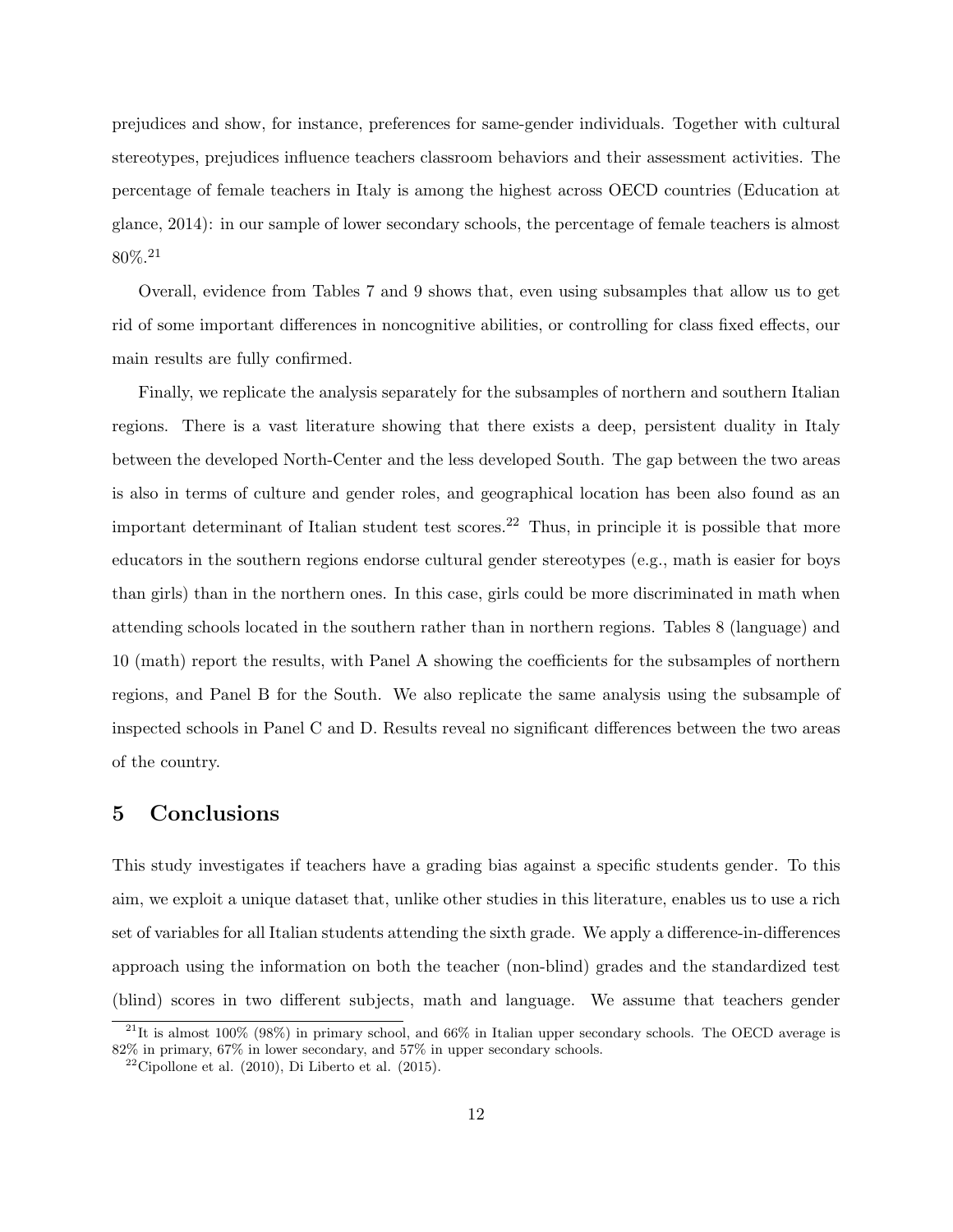stereotypes are manifested through their evaluation of students, while the standardized test scores are an unbiased evaluation process.

Our results strongly suggest that Italian teachers tend to discriminate against boys, and that they do not discriminate more against girls in more scientific subjects. The teachers' bias is estimated in both math and language studies, but the coefficient of the former represents 0.2 points of the standard deviation and it almost doubles the latter. This result impinges the idea that school teachers directly contribute to the significant gender selection observed in STEM tertiary studies by discriminating more against girls in more scientific subjects. All robustness checks confirm these results. Our analysis takes into account for noncognitive skills and the possibility that the blind and the non-blind scores might not measure the same abilities, for the presence of different social norms and gender stereotyping in different areas, and it controls for fixed effects at class level.

In sum, this evidence may contribute to explain an important phenomenon such as the observed high dropout rate at school among boys. A potential explanation is that boys are systematically discouraged by teachers during their school career. Our findings corroborate the idea that teachers tend to favor some "girly" attitude in class, for instance, they punish boys for (bad) discipline. On this, our results are more suggestive rather than conclusive and these mechanisms need to be further investigated in future research.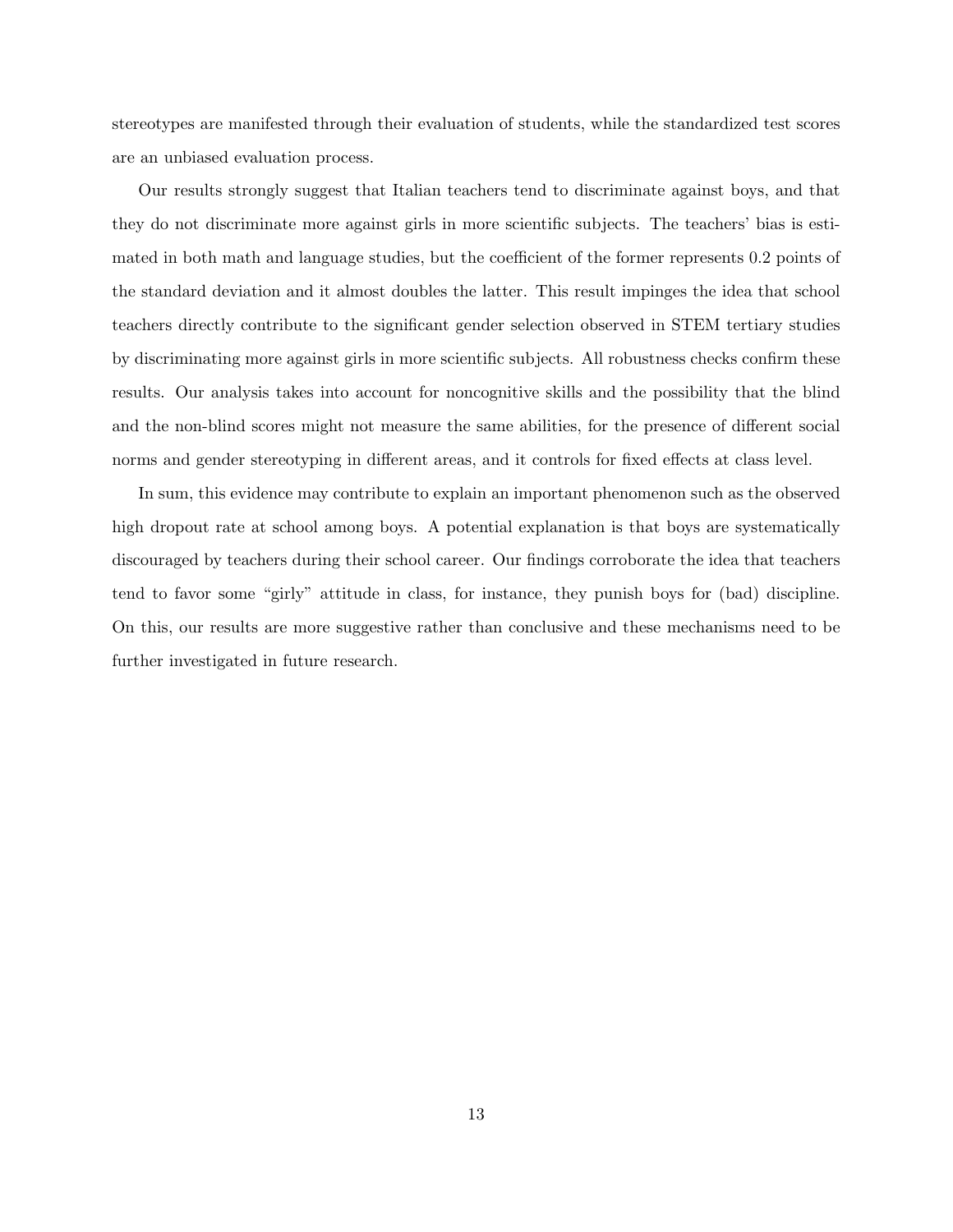### **References**

- [1] Bjorn, T.H., Hoglin, E., Johannesson, E. (2011), Are boys discriminated in Swedish high schools? *Economics of Education Review*, Vol. 30(4), 682-690.
- [2] Blank, R. M. (1991), The Effects of Double-Blind versus Single-Blind Reviewing: Experimental Evidence from The American Economic Review *American Economic Review*, Vol. 81(5), 1041-1067.
- [3] Breda, T., Ly, S. T. (2012), Do professors really perpetuate the gender gap in science? Evidence from a natural experiment in a French higher education institution. PSE Working Papers n.2012-13.
- [4] Card D., Giuliano, L. (2015), Can Universal Screening Increase the Representation of Low Income and Minority Students in Gifted Education? NBER Working Paper No. 21519.
- [5] Cartocci, R. (2007), Mappe del tesoro. Atlante del capitale sociale in Italia. Il Mulino, Bologna.
- [6] Cipollone, P., Montanaro, P. and Sestito, P. (2010), Value-Added Measures in Italian High Schools: Problems and Findings, *Giornale degli Economisti* 69 (2):81114.
- [7] Cornwell, C., Mustard D., Van Parys J., (2013), Non-cognitive Skills and Gender Disparities in Test Scores and Teacher Assessments: Evidence from Primary School, *Journal of Human Resources*, Vol. 48(1), 236-264.
- [8] Del Boca D. (2005), Editorial Foreword, *Labour*, vol. 19(s1), pp. 1-4.
- [9] Di Liberto, A., (2008), Education and Italian Regional Development, Economics of Education Review, vol. 27, No.1, pp.94-107.
- [10] Di Liberto, A. and M. Sideri (2015), Past dominations, current institutions and the Italian regional economic performance, *European Journal of Political Economy* 38, 12-41.
- [11] Di Liberto, A., Schivardi, F., Sulis, G. (2015), Managerial Practices and Students' Performance, *Economic Policy*, Vol. 30 (84).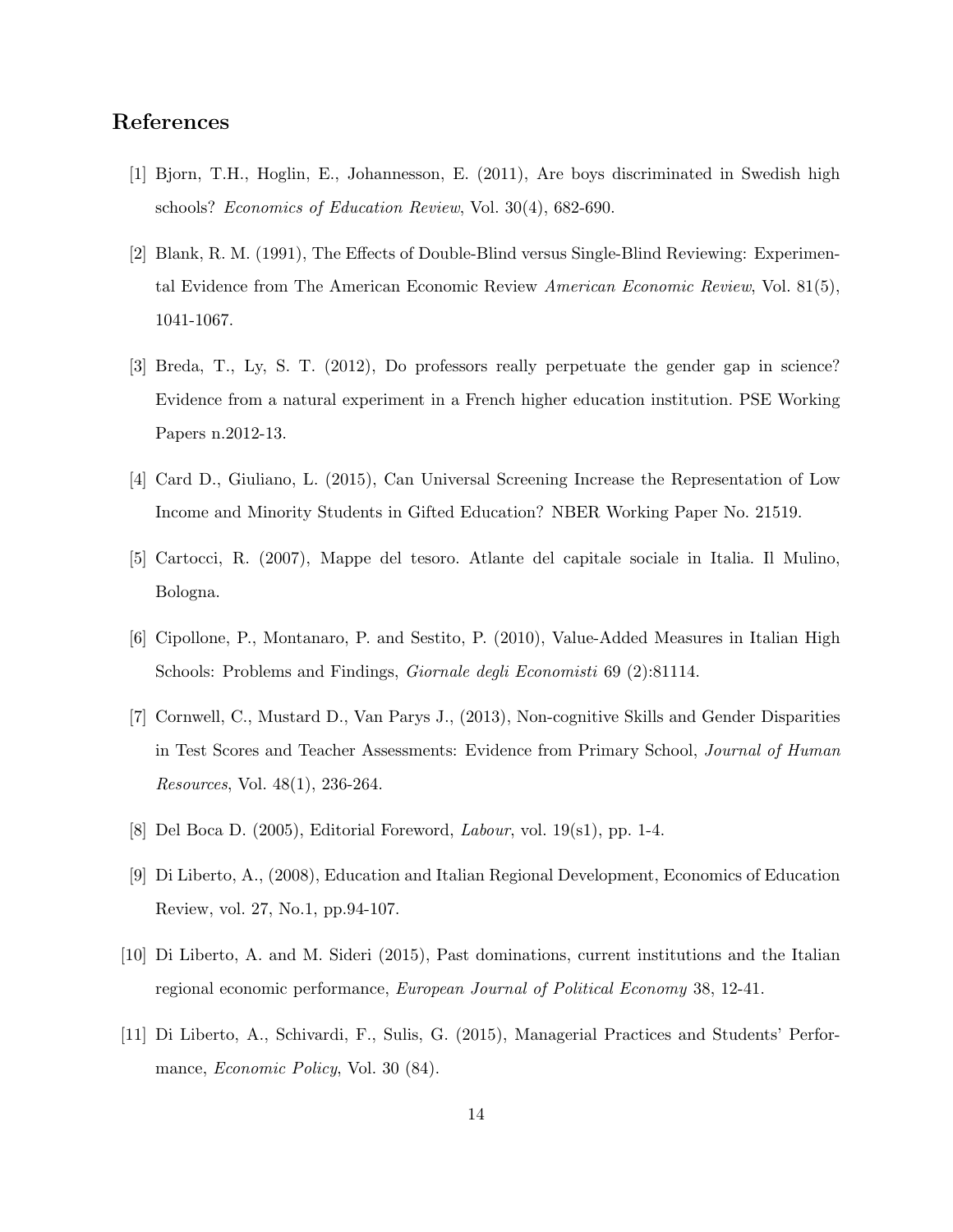- [12] Eurydice (2010), Gender Differences in Educational Outcomes: Study on the Measures Taken and the Current Situation in Europe, Brussels.
- [13] Eurostat, Labour force survey 2014.
- [14] Goldin, C., Rouse C. (2000), Orchestrating Impartiality: The Impact of "Blind" Auditions on Female Musicians. *American Economic Review*, Vol. 90(4), 715-741.
- [15] Guiso, L., Monte F., Sapienza, P. and Zingales L. (2008), Culture, Gender, and Math, *Science* 320: 11641165.
- [16] Hanna, R.N., Linden L. L., (2012), Discrimination in Grading, *American Economic Journal: Economic Policy*, Vol. 4(4), 146-68.
- [17] Hanushek, E.A., Woessmann L. (2011), The Economics of International Differences in Educational Achievement, in: Hanushek E.A., Machin S., Woessmann L. (eds.) *Handbook of the Economics of Education*, Vol. 3, Amsterdam: North Holland.
- [18] Hinnerich, B. T., Hoglin, E., Johannesson, M., (2011), Are boys discriminated in Swedish high schools? *Economics of Education Review*, Vol. 30, 682-690.
- [19] Invalsi (2011), Rapporto tecnico sulle caratteristiche delle prove Invalsi 2011,*Technical Report, Invalsi*.
- [20] Lavy, V. (2008), Do gender stereotypes reduce girls' or boys' human capital outcomes? Evidence from a natural experiment, *Journal of Public Economics*, Vol. 92, 2083-2105.
- [21] Lavy, V., Schlosser A. (2011), Mechanisms and Impacts of Gender Peer Effects at School, *American Economic Journal: Applied Economics*, 3: 133.
- [22] Lavy, V., Sand E. (2015), On The Origins of Gender Human Capital Gaps: Short and Long Term Consequences of Teachers Stereotypical Biases, NBER Working Paper No. 20909.
- [23] Lyche, C. (2010), Taking on the Completion Challenge: A Literature Review on Policies to Prevent Dropout and Early School Leaving, OECD Education Working Papers, No.53, OECD, Paris.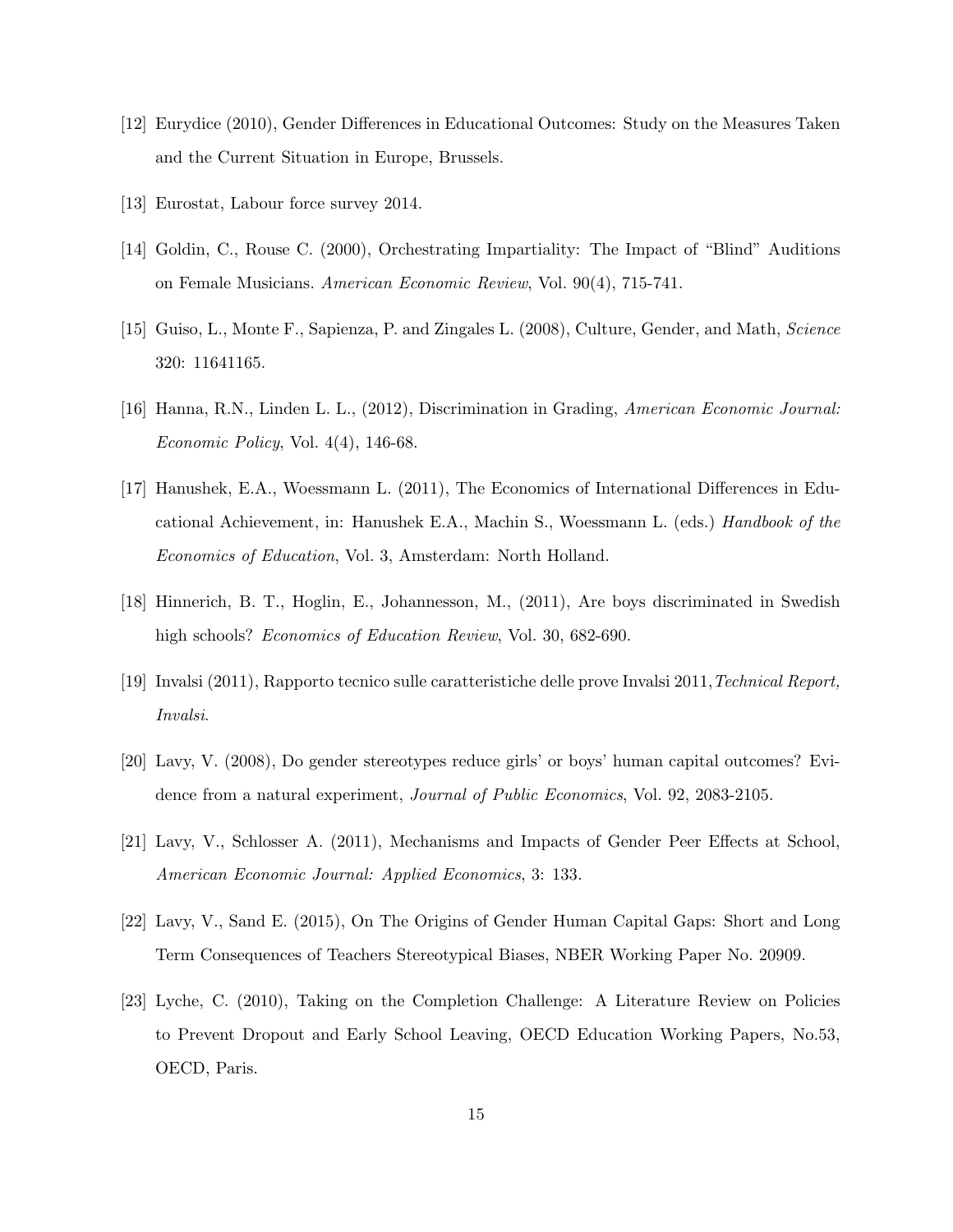- [24] Lucifora, C. and Tonello M. (2015), Cheating and social interactions. Evidence from a randomizedexperiment in a national evaluation program, *Journal of Economic Behavior and Organization*, 115, 4566.
- [25] Machin S., Pekkarinen T. (2008), Global Sex Differences in Test Score Variability, *Science*, Volume 322(5906): 1331-2.
- [26] OECD (2012), Equity and Quality in Education: Supporting Disadvantaged Students and Schools, OECD Publishing.
- [27] OECD (2014),PISA 2012 Results: What Students Know and Can Do, OECD Publishing.
- [28] Paredes, V., (2012), A teacher like me or a student like me? Role model versus teacher bias effect *Economics of Education Review*, Vol. 39(2014), 38-49.
- [29] Pereda-Fernndez, S. (2016), Teachers and Cheaters. Just an Anagram?, Banca d'Italia, *mimeo*.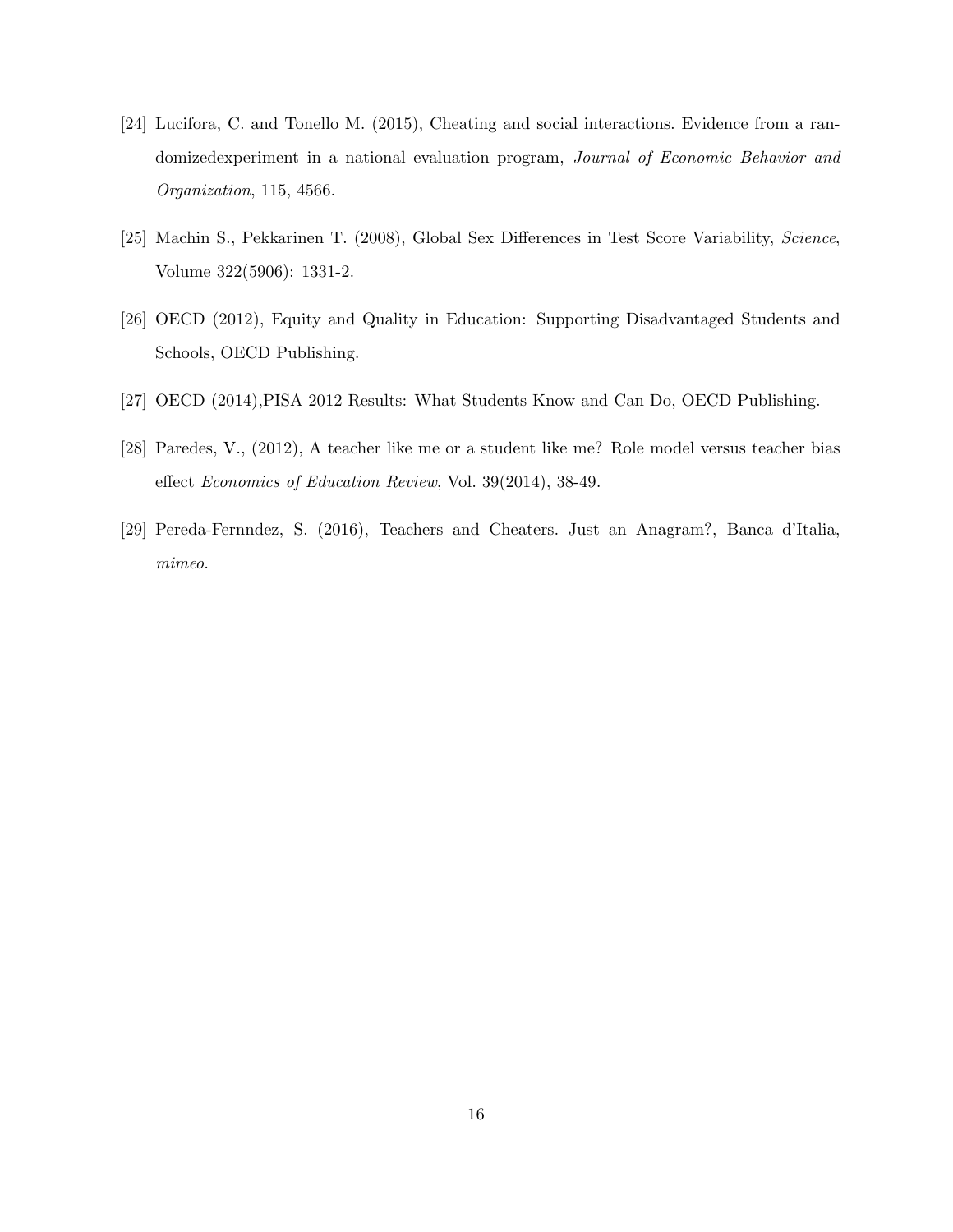### **A Data sources**

#### **Description of Variables:**

#### **Dependent Variables:**

- **Language test**: Invalsi (blind) language test scores
- **Math test**: Invalsi (blind) Math test scores
- **Language Teacher**: Teachers' (non-blind) language scores
- **Math Teacher**: Teachers' (non-blind) Math scores

#### **Student and family characteristics:**

- **Males**: dummy=1 if male
- **good at math**: see Table 4.
- **good at language**: see Table 4.
- **n brothers**: number of siblings (4 indicates 4 or more)
- **manybooks**: dummy=1 if more than 100 books at home
- **degree** m: dummy=1 if mother with a degree
- **degree f**: dummy=1 if father with a degree
- **high\_m**: dummy=1 if mother with a high school diploma
- **high\_f**: dummy=1 if father with a high school diploma
- **housewife**: dummy=1 if mother housewife, dummy=0 otherwise
- **Dialect**: dummy=1 if language spoken at home is a dialect
- **Foreign language**: dummy=1 if language spoken at home is not Italian
- **Foreign1**: dummy=1 if students are 1st generation immigrants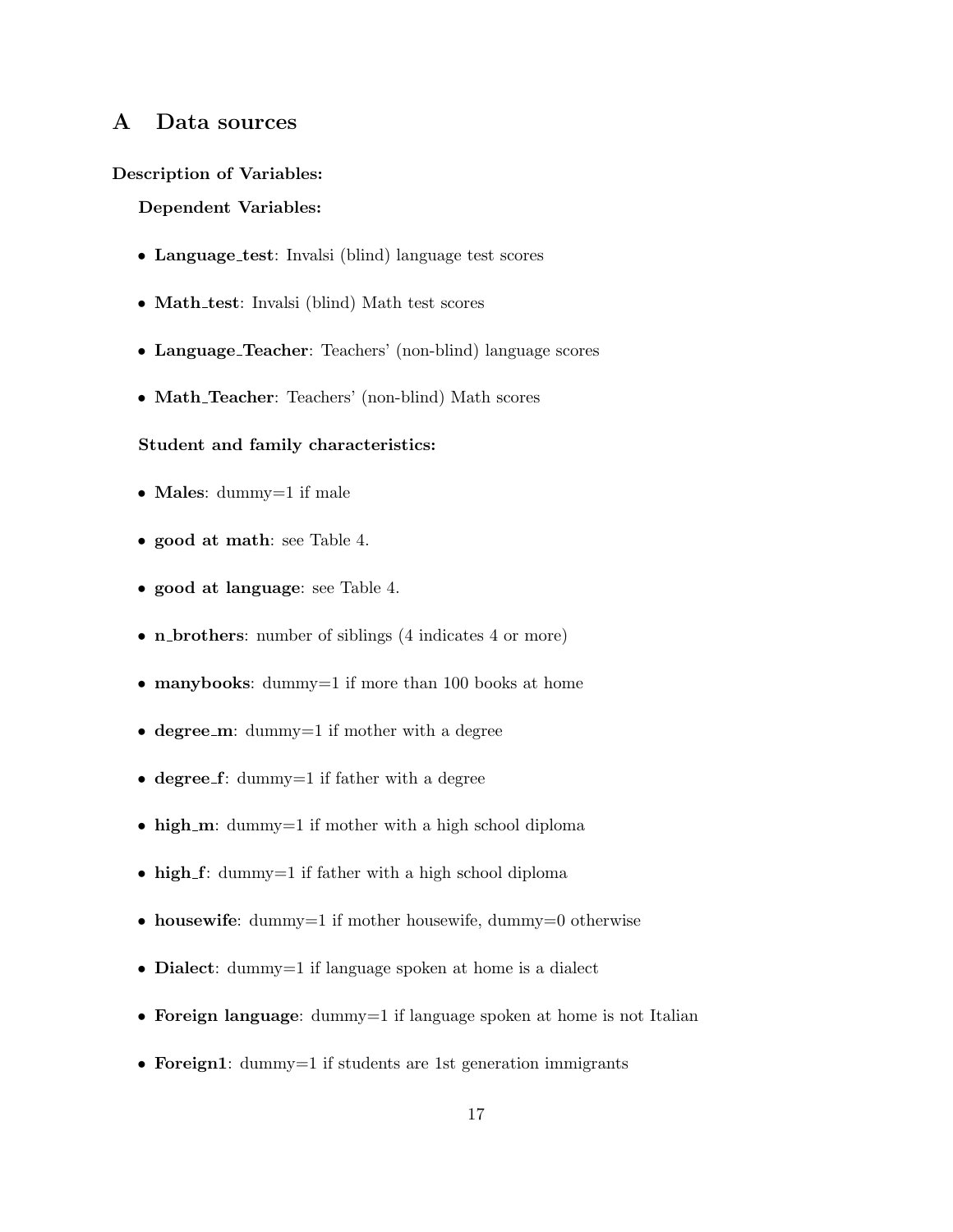• **Foreign2**: dummy=1 if students are 2st generation immigrants

#### **School and Class characteristics:**

- **stud class**: number of students per class
- **f m ratio class**: females males ratio in class
- **school size**: number of students per school
- **escs school**: Average School Level ESCS Index. The Invalsi ESCS Index refers to the PISA index of economic, social and cultural status
- **Campione**: dummy=1 if class selected for external monitoring by Invalsi
- All these variables are from Invalsi.

#### **Area characteristics:**

- **lnvapop09**: Total value added per capita, constant prices (base year 2000), 2001 data. Source: Fondazione Istituto Tagliacarne (2006). http://www.tagliacarne.it.
- **mean est 99 02**: Extortions (1999-2001): average rate of extortions over 10,000 inhabitants. Source: Fiaschi, D., Gianmoena, L. and Parenti, A. (2011)
- **putnam**: Social capital indicator. Source: Cartocci (2007).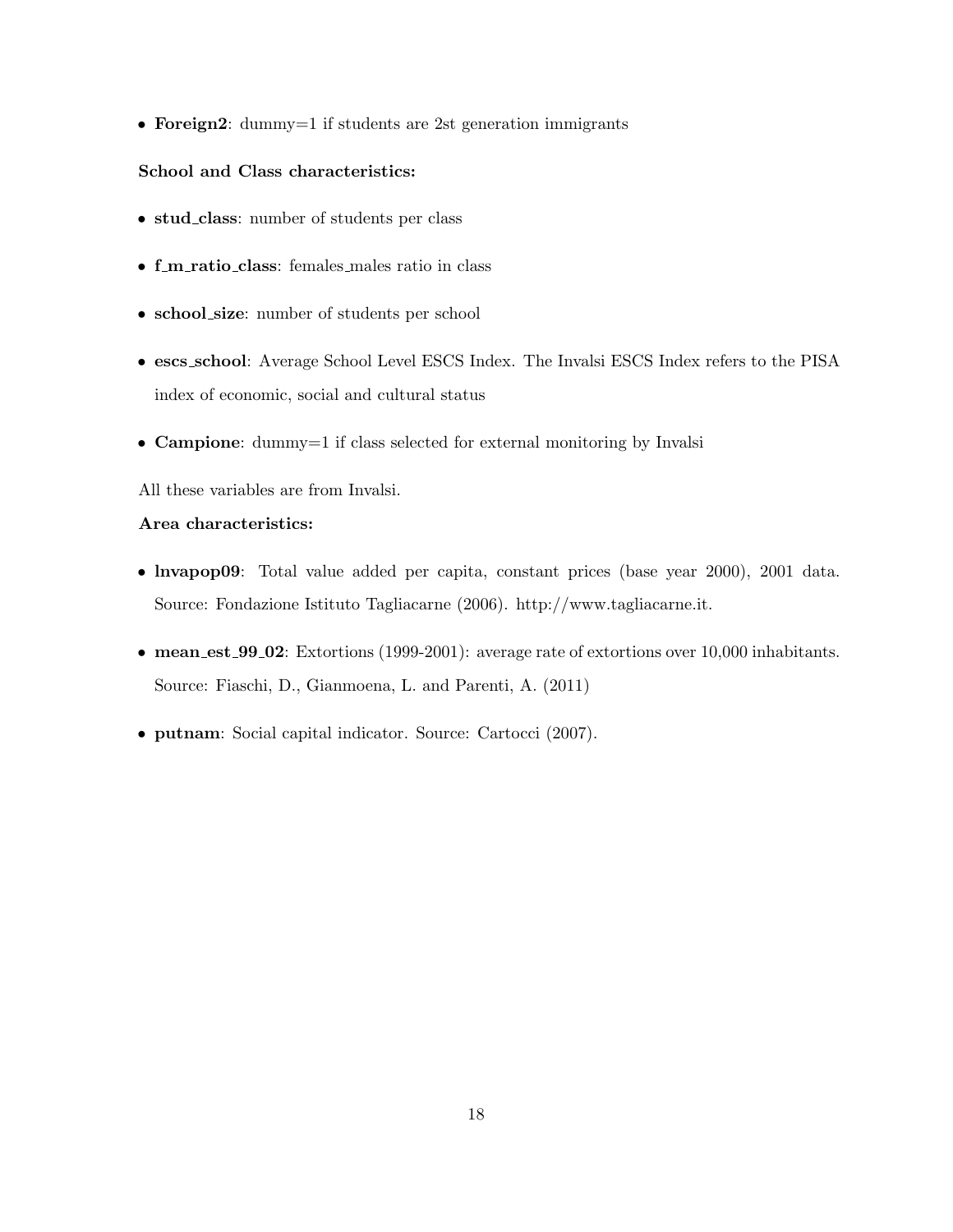## **B Figures and Tables**

## **B.1 Figures**



Figure 1: Language scores - Girls



Figure 2: Language scores - Boys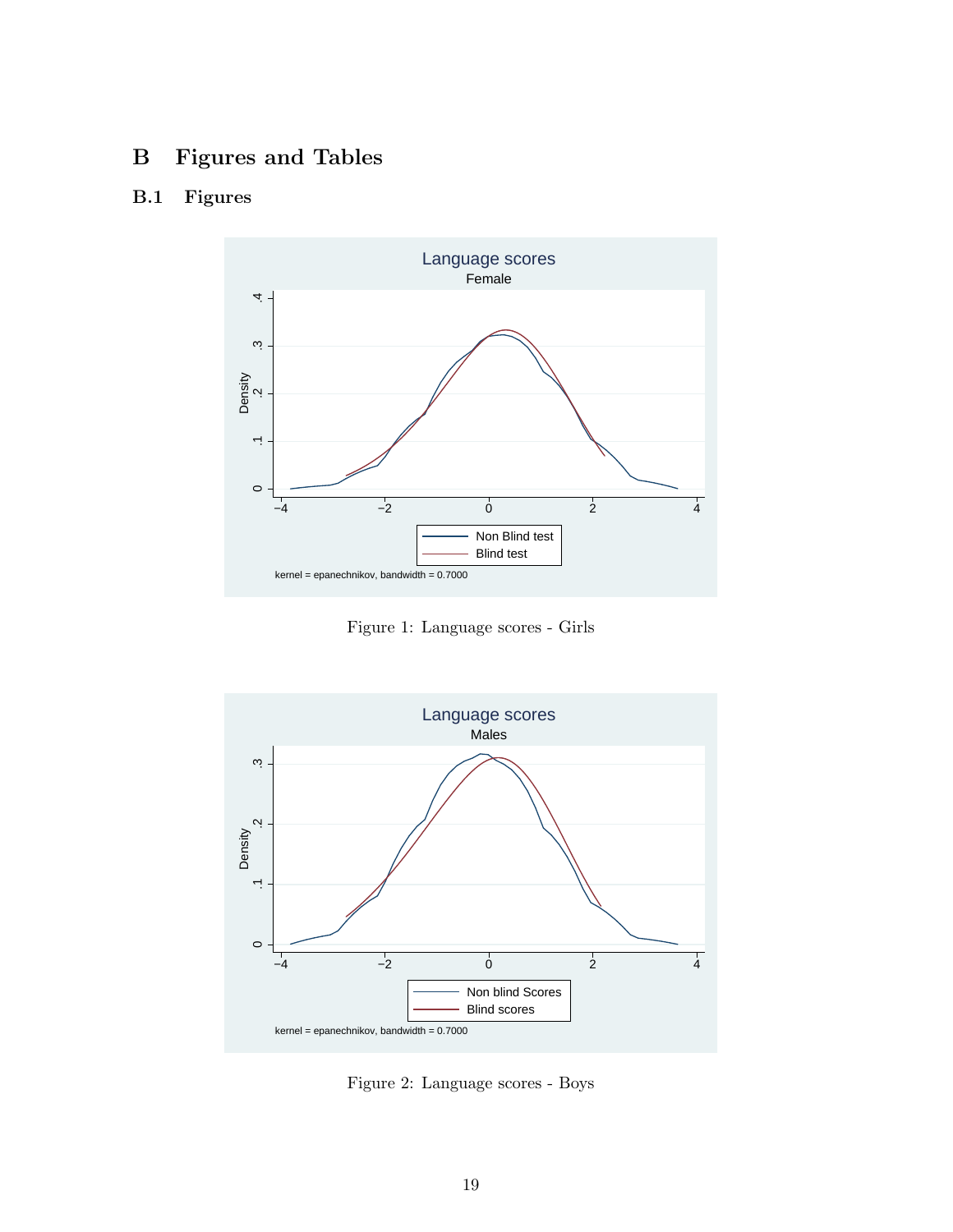

Figure 3: Math scores - Girls



Figure 4: Math scores - Boys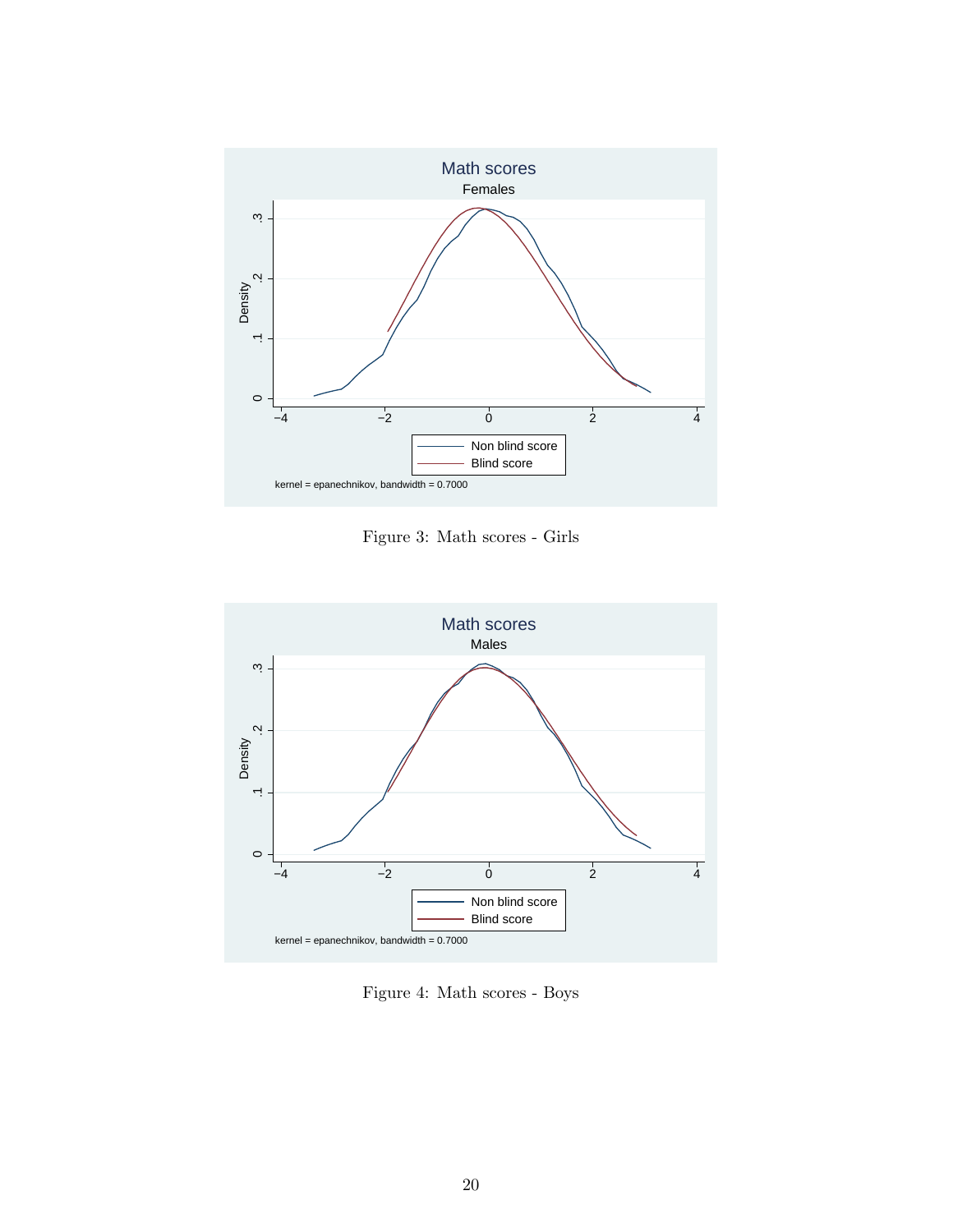## **B.2 Tables**

| Table 1: Descriptives statistics: overall sample |        |         |           |         |        |
|--------------------------------------------------|--------|---------|-----------|---------|--------|
| Variable                                         | Obs    | Mean    | Std. Dev. | Min     | Max    |
| Dependent variables                              |        |         |           |         |        |
| Language Test                                    | 498824 | 55.21   | 20.10     | 0.00    | 100.00 |
| Math Test                                        | 498824 | 40.65   | 20.89     | 0.00    | 100.00 |
| Language Teacher                                 | 498824 | 55.21   | 20.10     | 0.00    | 100.00 |
| Math Teacher                                     | 498824 | 40.65   | 20.89     | 0.00    | 100.00 |
| Student and family characteristics               |        |         |           |         |        |
| males                                            | 498824 | 0.51    | 0.50      | 0.00    | 1.00   |
| good at math                                     | 492657 | 0.51    | 0.50      | 0.00    | 1.00   |
| good at language                                 | 492172 | 0.48    | 0.50      | 0.00    | 1.00   |
| n_brothers                                       | 462457 | 1.24    | 0.91      | 0.00    | 4.00   |
| manybooks                                        | 498707 | 0.32    | 0.47      | 0.00    | 1.00   |
| degree_m                                         | 418947 | 0.12    | 0.33      | 0.00    | 1.00   |
| degree_f                                         | 412435 | 0.12    | 0.32      | 0.00    | 1.00   |
| high_m                                           | 418947 | 0.38    | 0.49      | 0.00    | 1.00   |
| high_f                                           | 412435 | 0.33    | 0.47      | 0.00    | 1.00   |
| housewife_m                                      | 424056 | 0.40    | 0.49      | 0.00    | 1.00   |
| dialect                                          | 467149 | 0.16    | 0.37      | 0.00    | 1.00   |
| Foreign language                                 | 467149 | 0.07    | 0.26      | 0.00    | 1.00   |
| Foreign 1st generation                           | 498824 | 0.06    | 0.23      | 0.00    | 1.00   |
| Foreign 2nd generation                           | 498824 | 0.04    | 0.18      | 0.00    | 1.00   |
| School and Class characteristics                 |        |         |           |         |        |
| no stud class                                    | 498824 | 21.74   | 3.86      | 1.00    | 34.00  |
| $f_{\text{m}}$ ratio (class)                     | 498824 | 0.46    | 0.11      | 0.00    | 1.00   |
| no stud school                                   | 498824 | 147.14  | 77.54     | 1.00    | 417.00 |
| escs_school                                      | 486597 | $-0.01$ | 0.47      | $-2.39$ | 1.78   |
| campione                                         | 498824 | 0.08    | 0.27      | 0.00    | 1.00   |
| Area characteristics                             |        |         |           |         |        |
| lnvapop09                                        | 498824 | 10.04   | 0.29      | 9.50    | 10.47  |
| mean_est_02                                      | 498824 | 6.50    | 3.74      | 1.71    | 19.45  |
| putnam                                           | 498824 | $-0.69$ | 3.16      | $-6.43$ | 5.47   |
| North <sub>-West</sub>                           | 498824 | 0.25    | 0.43      | 0.00    | 1.00   |
| Centre_North                                     | 498824 | 0.18    | 0.38      | 0.00    | 1.00   |
| Centre_South                                     | 498824 | 0.23    | 0.42      | 0.00    | 1.00   |
| Islands_South                                    | 498824 | 0.16    | 0.37      | 0.00    | 1.00   |

Table 1: Descriptives statistics: overall sample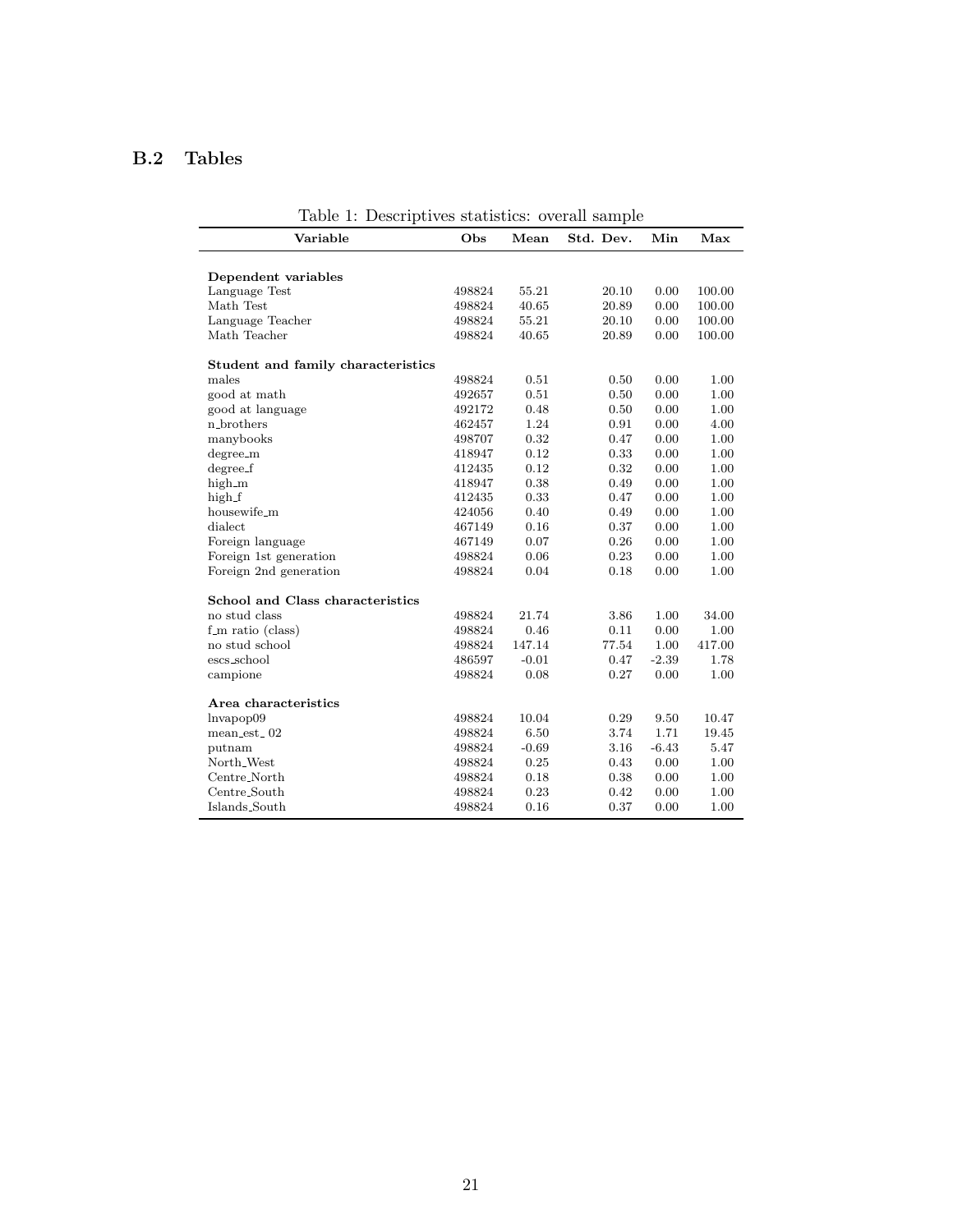|                           | Gender | Obs    | Mean  | Std. Dev. | Min  | Max    |
|---------------------------|--------|--------|-------|-----------|------|--------|
|                           | Male   | 255032 | 49.12 | 16.56     | 0.00 | 100.00 |
| Language - non-blind      | Female | 243792 | 54.02 | 16.14     | 0.00 | 100.00 |
|                           | Male   | 255032 | 51.58 | 20.01     | 0.00 | 100.00 |
| Mathematic - non-blind    | Female | 243792 | 53.45 | 19.32     | 0.00 | 100.00 |
| Language - blind          | Male   | 255032 | 53.16 | 20.71     | 0.00 | 98.53  |
|                           | Female | 243792 | 57.36 | 19.21     | 0.00 | 100.00 |
|                           | Male   | 255032 | 41.92 | 21.39     | 0.00 | 100.00 |
| <i>Mathematic</i> - blind | Female | 243792 | 39.31 | 20.28     | 0.00 | 100.00 |

Table 2: Blind vs non-blind test: average results by gender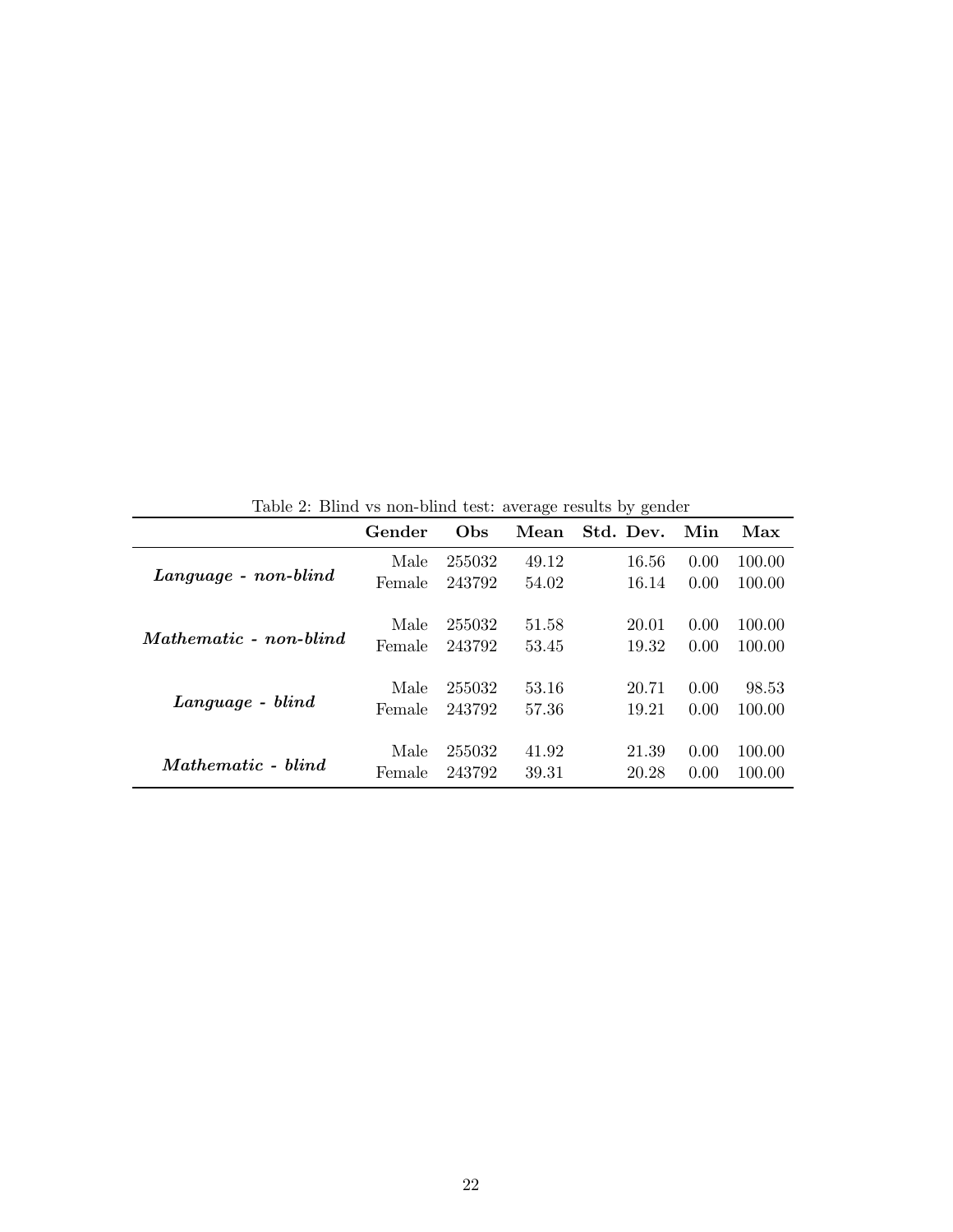|                                                                                            |                        | Males                                   |                                                       |                                        | Females                                       |                                                       |                                                                                                                                                                                                                                                        |
|--------------------------------------------------------------------------------------------|------------------------|-----------------------------------------|-------------------------------------------------------|----------------------------------------|-----------------------------------------------|-------------------------------------------------------|--------------------------------------------------------------------------------------------------------------------------------------------------------------------------------------------------------------------------------------------------------|
|                                                                                            | non-blind Test         | <b>Blind Test</b><br>$\widehat{\Omega}$ | Difference Between<br>N_B and B test<br>$\widehat{3}$ | non-blind Test<br>$\left( \pm \right)$ | <b>Blind Test</b><br>$\widetilde{\mathbf{5}}$ | Difference Between<br>N_B and B Test<br>$\widehat{6}$ | Teachers' Biases Measure<br>(Student Level)<br>$\left( 7\right)$                                                                                                                                                                                       |
| Math                                                                                       | $-0.046$<br>$(-1.016)$ | 0.956<br>0.107                          | $-0.107$<br>(0.870)                                   | 0.049<br>(0.981)                       | $-0.064$<br>(0.971)                           | 0.112<br>(0.865)                                      | $-0.219$                                                                                                                                                                                                                                               |
| Language                                                                                   | $-0.145$<br>(1.001)    | $-0.102$<br>1.030)                      | $-0.043$<br>(0.891)                                   | (0.976)<br>0.151                       | (1.024)<br>0.061                              | 0.045<br>(0.856)                                      | $-0.088$                                                                                                                                                                                                                                               |
| Number of Students                                                                         | 255032                 | 255032                                  | 255032                                                | 243792                                 | 243792                                        | 243792                                                | 498824                                                                                                                                                                                                                                                 |
| equal to the difference between boys' blind<br>6). Standard errors are reported in parenth |                        | leses.                                  |                                                       |                                        |                                               |                                                       | Notes: The Blind and non-blind scores are rescaled and standardized scores. The teachers' biases measured at the student level (column 7) are<br>and non-blind scores (column 3) less the difference between girls' blind and non-blind scores (column |

| $+$<br>.<br>UHV                                                                                                                                                                                                                |  |
|--------------------------------------------------------------------------------------------------------------------------------------------------------------------------------------------------------------------------------|--|
|                                                                                                                                                                                                                                |  |
| ט טגנט טאט                                                                                                                                                                                                                     |  |
|                                                                                                                                                                                                                                |  |
|                                                                                                                                                                                                                                |  |
|                                                                                                                                                                                                                                |  |
| ֖֚֞֘֝֬                                                                                                                                                                                                                         |  |
| i<br>Albert State                                                                                                                                                                                                              |  |
| $\sqrt{2}$                                                                                                                                                                                                                     |  |
| <br> <br> <br>                                                                                                                                                                                                                 |  |
| $\frac{1}{2}$<br>j                                                                                                                                                                                                             |  |
| $\overline{\phantom{a}}$<br>l                                                                                                                                                                                                  |  |
|                                                                                                                                                                                                                                |  |
|                                                                                                                                                                                                                                |  |
| ֖֧֧ׅ֧֧֧֧֧֧֧֧֧֧֧֧֧֧֧֚֚֚֚֚֚֚֚֚֚֚֚֚֚֚֚֚֚֚֚֚֚֚֚֚֚֚֚֬֝֝֝֬֝֓֝֓֝֓֝֬֝֬֝֬֝֬֝֬֝֬֝֬֝֬֝֬֝֬֝֬                                                                                                                                               |  |
| $\frac{1}{2}$                                                                                                                                                                                                                  |  |
|                                                                                                                                                                                                                                |  |
| )<br>1                                                                                                                                                                                                                         |  |
|                                                                                                                                                                                                                                |  |
| <b>Control Control Control Control</b>                                                                                                                                                                                         |  |
| $\frac{1}{2}$                                                                                                                                                                                                                  |  |
|                                                                                                                                                                                                                                |  |
| $\overline{\phantom{a}}$                                                                                                                                                                                                       |  |
| his or                                                                                                                                                                                                                         |  |
|                                                                                                                                                                                                                                |  |
| $\ddot{\phantom{a}}$                                                                                                                                                                                                           |  |
| The more communication of the communication of the communication of the communication of the communication of the communication of the communication of the communication of the communication of the communication of the com |  |
|                                                                                                                                                                                                                                |  |
| . C C C C - C + J C C C                                                                                                                                                                                                        |  |
|                                                                                                                                                                                                                                |  |
| c<br>C<br>C<br>C                                                                                                                                                                                                               |  |
|                                                                                                                                                                                                                                |  |
| .<br>.                                                                                                                                                                                                                         |  |
| $\frac{1}{1}$                                                                                                                                                                                                                  |  |
|                                                                                                                                                                                                                                |  |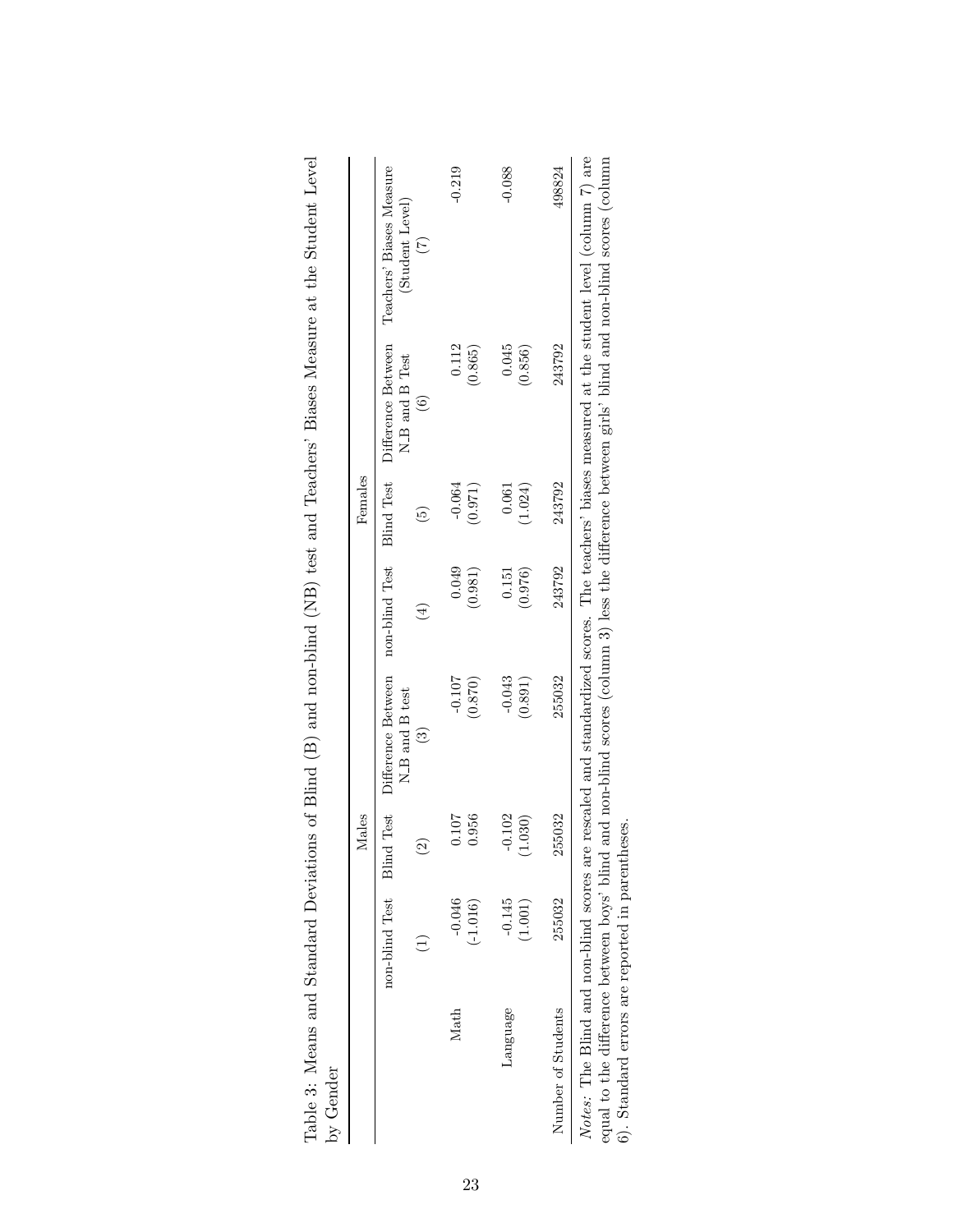|                                                                              |                                                                                                                                                                                                                           | 0.17<br>$-0.12$                                                                                                                              | 0.18                                      | $0.14\,$                             | 0.17                                               | M vs F                                                                                                                                                                                                                 | $-0.18$                                                                      | 0.24                                                                             | $-0.24$                                              | $-0.35$                                   | 0.33                                                  |  |
|------------------------------------------------------------------------------|---------------------------------------------------------------------------------------------------------------------------------------------------------------------------------------------------------------------------|----------------------------------------------------------------------------------------------------------------------------------------------|-------------------------------------------|--------------------------------------|----------------------------------------------------|------------------------------------------------------------------------------------------------------------------------------------------------------------------------------------------------------------------------|------------------------------------------------------------------------------|----------------------------------------------------------------------------------|------------------------------------------------------|-------------------------------------------|-------------------------------------------------------|--|
|                                                                              | FEMALE M vs F                                                                                                                                                                                                             | 2.05<br>2.90                                                                                                                                 | 2.87                                      | $2.67$                               | 2.24                                               | <b>FEMALE</b>                                                                                                                                                                                                          | 3.08                                                                         | 1.79                                                                             | 3.20                                                 | 2.92                                      | 2.47                                                  |  |
|                                                                              | MALE                                                                                                                                                                                                                      | 1.93<br>3.07                                                                                                                                 | 3.05                                      | 2.81                                 | 2.41                                               | MALE                                                                                                                                                                                                                   | 2.90                                                                         | 2.03                                                                             | 2.96                                                 | 2.57                                      | 2.15                                                  |  |
| Table 4: Ability in Math and Language studies: boys vs girls self-assessment | Please indicate how much you agree with the following statements or how true it is about you (mathematics)<br>using the following scale: 1-moderately disagree, 2-moderately disagree, 3-somewhat agree, 4 strongly agree | $Q3.A - I$ am good at maths $-I$ am proficient in maths<br>- Studying math is more difficult for me than for most of my classmates<br>$Q3-B$ | $Q3-C$ - It is easy for me to learn maths | $Q3.D$ - Studying mathematics is fun | $Q3-E$ - I would like to study more math at school | Please indicate how much you agree with the following statements or how true it is about you (Language)<br>using the following scale: 1-strongly disagree, 2-moderately disagree, 3-moderately agree, 4 strongly agree | $Q5_A - I$ am good at language/Italian - I am proficient in Language/Italian | Q5.B - Studying Language is more difficult for me than for most of my classmates | $Q5_C - It$ is easy for me to learn Italian/Language | $Q5.D$ - Studying Italian/Language is fun | $Q5.E$ - I would like to study more Italian at school |  |

| <b>Poster All Carried Control</b>                                       |
|-------------------------------------------------------------------------|
|                                                                         |
|                                                                         |
|                                                                         |
| hilter in Math and Language stad. hore re grupper active and            |
|                                                                         |
|                                                                         |
|                                                                         |
|                                                                         |
| TWO IS IN THE STATES.<br>$\frac{1}{2}$<br>$\overline{\phantom{a}}$<br>l |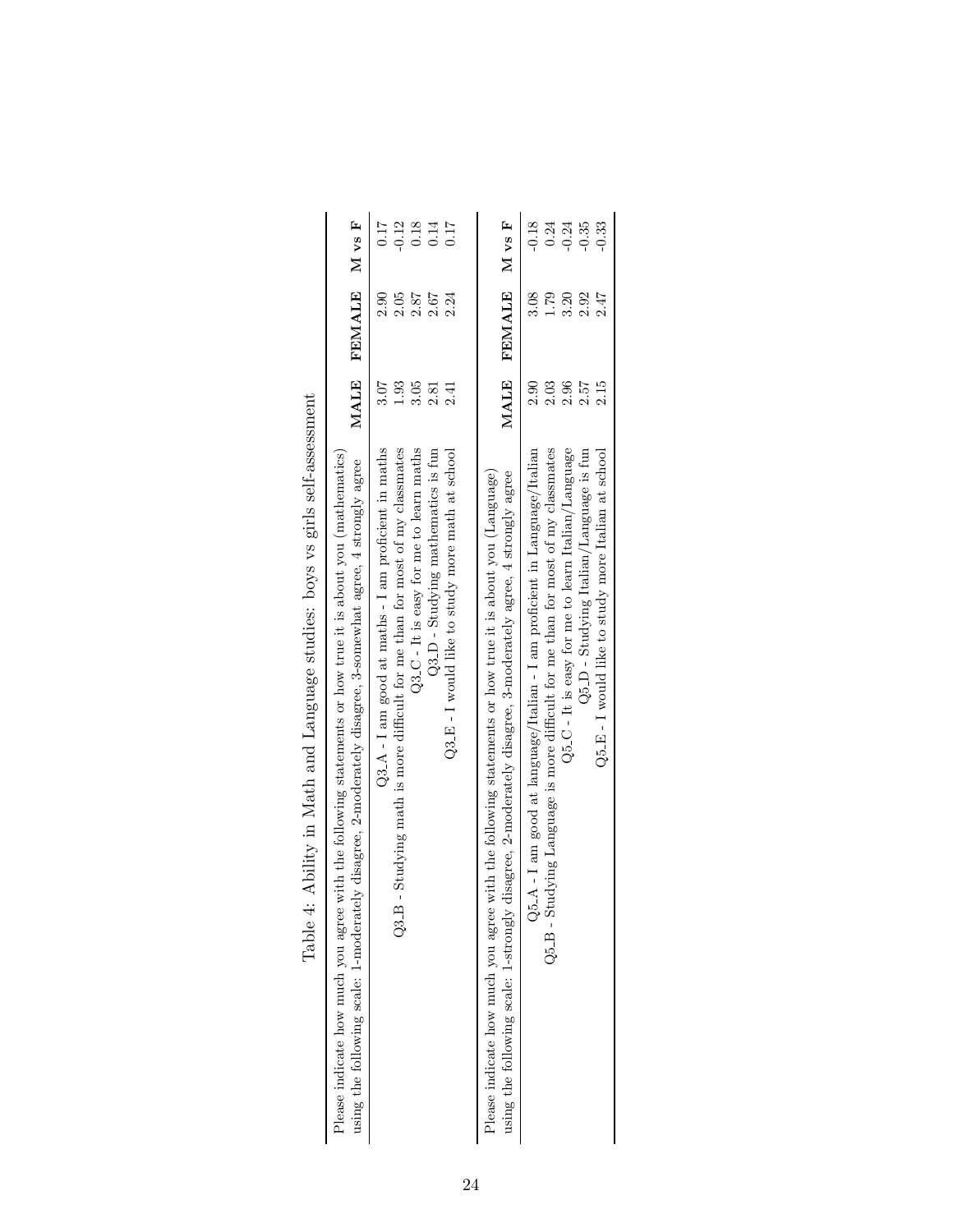| Dependent Variable: Test results in Language (blind and non-blind) |                           |                           |                           |                           |                           |                             |
|--------------------------------------------------------------------|---------------------------|---------------------------|---------------------------|---------------------------|---------------------------|-----------------------------|
|                                                                    | (1)                       | (2)                       | (3)                       | (4)                       | (5)                       | (6)                         |
| Male                                                               | $-0.209***$               | $-0.166***$               | $-0.171***$               | $-0.168***$               | $-0.176***$               | $-0.176***$                 |
| Non-blind score                                                    | (0.003)<br>$0.045***$     | (0.003)<br>$0.040***$     | (0.003)<br>$0.046***$     | (0.003)<br>$0.047***$     | (0.003)<br>$0.046***$     | (0.003)<br>$0.046***$       |
| Interaction                                                        | (0.004)<br>$-0.088***$    | (0.004)<br>$-0.090***$    | (0.004)<br>$-0.091***$    | (0.004)<br>$-0.092***$    | (0.004)<br>$-0.092***$    | (0.004)<br>$-0.092***$      |
| dialect                                                            | (0.003)                   | (0.003)<br>$-0.348***$    | (0.003)<br>$-0.170***$    | (0.003)<br>$-0.169***$    | (0.003)<br>$-0.152***$    | (0.003)<br>$-0.148***$      |
| for_language                                                       |                           | (0.004)<br>$-0.296***$    | (0.004)<br>$-0.256***$    | (0.004)<br>$-0.257***$    | (0.004)<br>$-0.253***$    | (0.004)<br>$-0.254***$      |
| foreign1                                                           |                           | (0.007)<br>$-0.633***$    | (0.008)<br>$-0.443***$    | (0.008)<br>$-0.443***$    | (0.008)<br>$-0.445***$    | (0.008)<br>$-0.449***$      |
| foreign2b                                                          |                           | (0.008)<br>$-0.431***$    | (0.009)<br>$-0.267***$    | (0.009)<br>$-0.267***$    | (0.009)<br>$-0.274***$    | (0.009)<br>$-0.279***$      |
| n_brothers                                                         |                           | (0.008)                   | (0.009)<br>$-0.101***$    | (0.009)<br>$-0.100***$    | (0.009)<br>$-0.093***$    | (0.009)<br>$-0.092***$      |
| manybooks                                                          |                           |                           | (0.002)<br>$0.213***$     | (0.002)<br>$0.210***$     | (0.002)<br>$0.173***$     | (0.002)<br>$0.171***$       |
| degree_m                                                           |                           |                           | (0.003)<br>$0.419***$     | (0.003)<br>$0.411***$     | (0.003)<br>$0.387***$     | (0.003)<br>$0.389***$       |
| $\operatorname{degree\_f}$                                         |                           |                           | (0.005)<br>$0.332***$     | (0.005)<br>$0.322***$     | (0.005)<br>$0.302***$     | (0.005)<br>$0.306***$       |
| high_m                                                             |                           |                           | (0.005)<br>$0.309***$     | (0.005)<br>$0.306***$     | (0.005)<br>$0.289***$     | (0.005)<br>$0.290***$       |
| high_f                                                             |                           |                           | (0.003)<br>$0.225***$     | (0.003)<br>$0.221***$     | (0.003)<br>$0.208***$     | (0.003)<br>$0.210***$       |
| housewife_m                                                        |                           |                           | (0.003)<br>$-0.025***$    | (0.003)<br>$-0.022***$    | (0.003)<br>$-0.028***$    | (0.003)<br>$-0.024***$      |
| no_stud_class                                                      |                           |                           | (0.003)                   | (0.003)<br>$0.001**$      | (0.003)<br>$0.001**$      | (0.003)<br>$0.001**$        |
| f_m ratio (class)                                                  |                           |                           |                           | (0.001)<br>$0.069***$     | (0.001)<br>$0.079***$     | (0.001)<br>$0.085***$       |
| no_stud_school                                                     |                           |                           |                           | (0.021)<br>$-0.000***$    | (0.021)<br>$-0.000***$    | (0.021)<br>$-0.000***$      |
| escs_school                                                        |                           |                           |                           | (0.000)<br>$0.039***$     | (0.000)<br>$0.059***$     | (0.000)<br>$0.055***$       |
| good at math                                                       |                           |                           |                           | (0.006)                   | (0.005)<br>$0.275***$     | (0.006)<br>$0.276***$       |
| good at language                                                   |                           |                           |                           |                           | (0.003)<br>$0.176***$     | (0.003)<br>$0.178***$       |
| lnvapop09                                                          |                           |                           |                           |                           | (0.003)                   | (0.003)<br>$-0.033*$        |
| mean_est_99_02                                                     |                           |                           |                           |                           |                           | (0.019)<br>$-0.006***$      |
| social capital (putnam)                                            |                           |                           |                           |                           |                           | (0.001)<br>$0.018***$       |
| Constant                                                           | $0.107***$<br>(0.003)     | $0.408***$<br>(0.005)     | $0.143***$<br>(0.005)     | $0.106***$<br>(0.016)     | $-0.080***$<br>(0.016)    | (0.001)<br>0.227<br>(0.200) |
| Regional controls                                                  |                           | YES                       | <b>YES</b>                | YES                       | YES                       | YES                         |
| Observations<br>R-squared<br>No. classes                           | 997,648<br>0.016<br>25819 | 934,298<br>0.093<br>25661 | 706,764<br>0.193<br>22928 | 689,110<br>0.194<br>22354 | 686,406<br>0.222<br>22350 | 686,406<br>0.223<br>22350   |

Table 5: Teachers gender bias in Language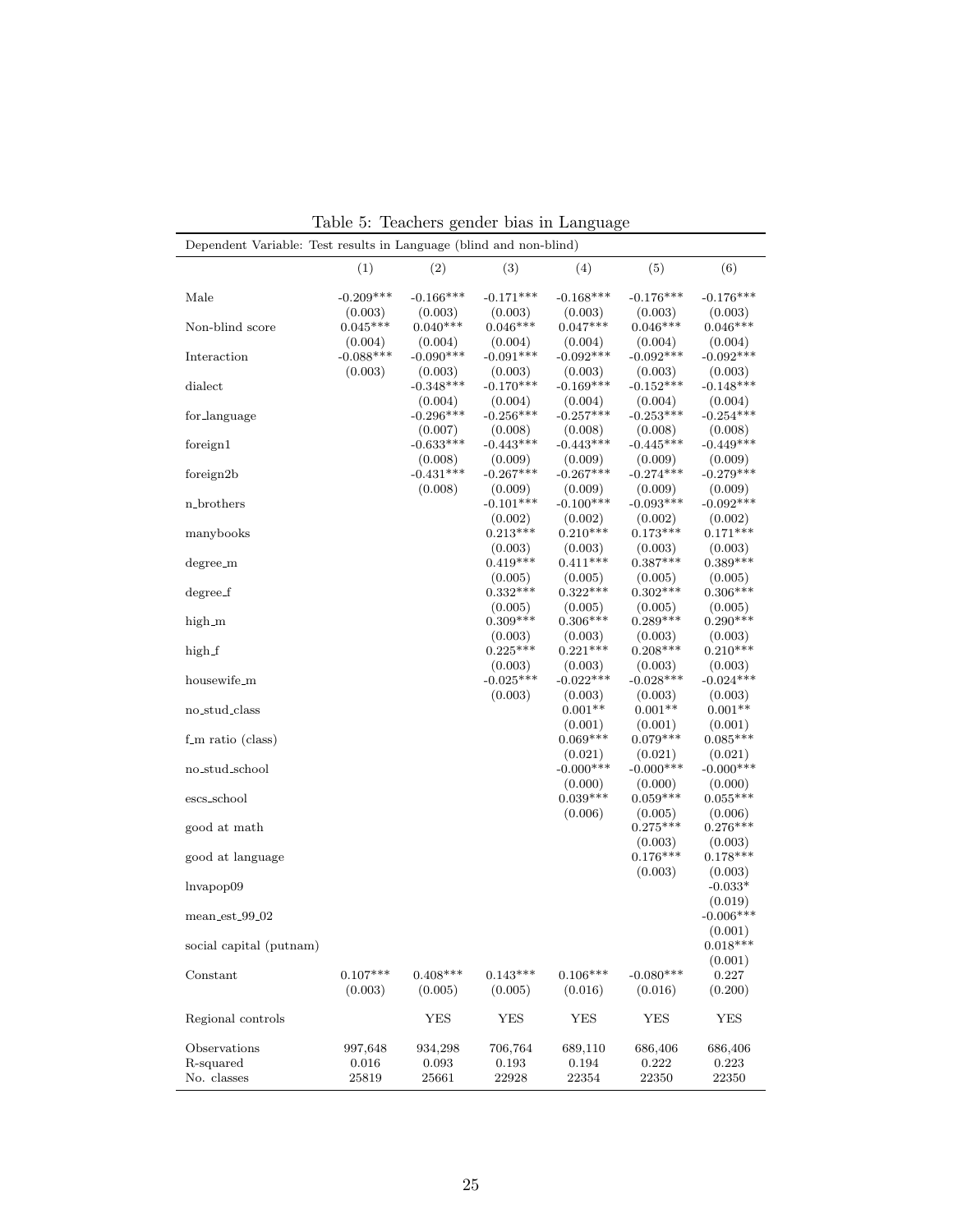| Dependent Variable: Test results in Math (blind and non-blind) |                        |                        |                        |                        |                        |                        |
|----------------------------------------------------------------|------------------------|------------------------|------------------------|------------------------|------------------------|------------------------|
|                                                                | (1)                    | (2)                    | (3)                    | (4)                    | (5)                    | (6)                    |
| Male                                                           | $0.125***$             | $0.163***$             | $0.161***$             | $0.166***$             | $0.088***$             | $0.088***$             |
|                                                                | (0.003)                | (0.003)                | (0.003)                | (0.003)                | (0.003)                | (0.003)                |
| Non-blind score                                                | $0.112***$<br>(0.003)  | $0.113***$<br>(0.003)  | $0.130***$<br>(0.004)  | $0.131***$<br>(0.004)  | $0.130***$<br>(0.004)  | $0.130***$<br>(0.004)  |
| Interaction                                                    | $-0.219***$            | $-0.221***$            | $-0.223***$            | $-0.224***$            | $-0.224***$            | $-0.224***$            |
|                                                                | (0.003)                | (0.003)                | (0.003)                | (0.003)                | (0.003)                | (0.003)                |
| dialect                                                        |                        | $-0.314***$            | $-0.148***$            | $-0.150***$            | $-0.131***$            | $-0.127***$            |
|                                                                |                        | (0.004)<br>$-0.222***$ | (0.004)                | (0.004)<br>$-0.186***$ | (0.004)                | (0.004)<br>$-0.194***$ |
| for_language                                                   |                        | (0.007)                | $-0.183***$<br>(0.008) | (0.008)                | $-0.192***$<br>(0.008) | (0.008)                |
| foreign1                                                       |                        | $-0.494***$            | $-0.314***$            | $-0.314***$            | $-0.317***$            | $-0.321***$            |
|                                                                |                        | (0.008)                | (0.009)                | (0.010)                | (0.009)                | (0.009)                |
| foreign2b                                                      |                        | $-0.361***$            | $-0.209***$            | $-0.209***$            | $-0.216***$            | $-0.221***$            |
|                                                                |                        | (0.008)                | (0.010)                | (0.010)                | (0.009)                | (0.009)                |
| n_brothers                                                     |                        |                        | $-0.072***$            | $-0.071***$<br>(0.002) | $-0.066***$            | $-0.064***$<br>(0.002) |
| manybooks                                                      |                        |                        | (0.002)<br>$0.209***$  | $0.207***$             | (0.002)<br>$0.171***$  | $0.168***$             |
|                                                                |                        |                        | (0.003)                | (0.003)                | (0.003)                | (0.003)                |
| degree_m                                                       |                        |                        | $0.398***$             | $0.393***$             | $0.361***$             | $0.362***$             |
|                                                                |                        |                        | (0.006)                | (0.006)                | (0.005)                | (0.005)                |
| degree_f                                                       |                        |                        | $0.317***$             | $0.313***$             | $0.284***$             | $0.288***$             |
| high_m                                                         |                        |                        | (0.006)<br>$0.286***$  | (0.006)<br>$0.284***$  | (0.005)<br>$0.261***$  | (0.005)<br>$0.262***$  |
|                                                                |                        |                        | (0.003)                | (0.004)                | (0.003)                | (0.003)                |
| high_f                                                         |                        |                        | $0.210***$             | $0.207***$             | $0.188***$             | $0.191***$             |
|                                                                |                        |                        | (0.003)                | (0.004)                | (0.003)                | (0.003)                |
| housewife_m                                                    |                        |                        | $-0.040***$            | $-0.038***$            | $-0.038***$            | $-0.033***$            |
| no_stud_class                                                  |                        |                        | (0.003)                | (0.003)<br>$0.001**$   | (0.003)<br>$0.002***$  | (0.003)<br>$0.002***$  |
|                                                                |                        |                        |                        | (0.001)                | (0.001)                | (0.001)                |
| f_m ratio (class)                                              |                        |                        |                        | $0.086***$             | $0.072***$             | $0.078***$             |
|                                                                |                        |                        |                        | (0.021)                | (0.021)                | (0.020)                |
| no_stud_school                                                 |                        |                        |                        | $-0.000***$            | $-0.000***$            | $-0.000***$            |
|                                                                |                        |                        |                        | (0.000)<br>$0.019***$  | (0.000)<br>$0.041***$  | (0.000)<br>$0.036***$  |
| escs_school                                                    |                        |                        |                        | (0.006)                | (0.006)                | (0.006)                |
| good at math                                                   |                        |                        |                        |                        | $0.556***$             | $0.558***$             |
|                                                                |                        |                        |                        |                        | (0.003)                | (0.003)                |
| good at language                                               |                        |                        |                        |                        | $-0.097***$            | $-0.095***$            |
|                                                                |                        |                        |                        |                        | (0.003)                | (0.003)                |
| lnvapop09                                                      |                        |                        |                        |                        |                        | $-0.018$<br>(0.019)    |
| mean_est_99_02                                                 |                        |                        |                        |                        |                        | $-0.007***$            |
|                                                                |                        |                        |                        |                        |                        | (0.001)                |
| social capital (putnam)                                        |                        |                        |                        |                        |                        | $0.019***$             |
|                                                                |                        |                        |                        |                        |                        | (0.001)                |
| Constant                                                       | $-0.064***$<br>(0.003) | $0.253***$<br>(0.005)  | $-0.025***$<br>(0.006) | $-0.068***$<br>(0.016) | $-0.228***$<br>(0.015) | $-0.079$<br>(0.199)    |
|                                                                |                        |                        |                        |                        |                        |                        |
| Regional controls                                              |                        | YES                    | <b>YES</b>             | YES                    | <b>YES</b>             | YES                    |
| Observations                                                   | 997,648                | 934,298                | 706,764                | 689,110                | 686,406                | 686,406                |
| R-squared                                                      | 0.003                  | 0.070                  | 0.160                  | 0.161                  | 0.238                  | 0.240                  |
| No. classes                                                    | 25819                  | 25661                  | 22928                  | 22354                  | 22350                  | 22350                  |

Table 6: Teachers gender bias in Mathematics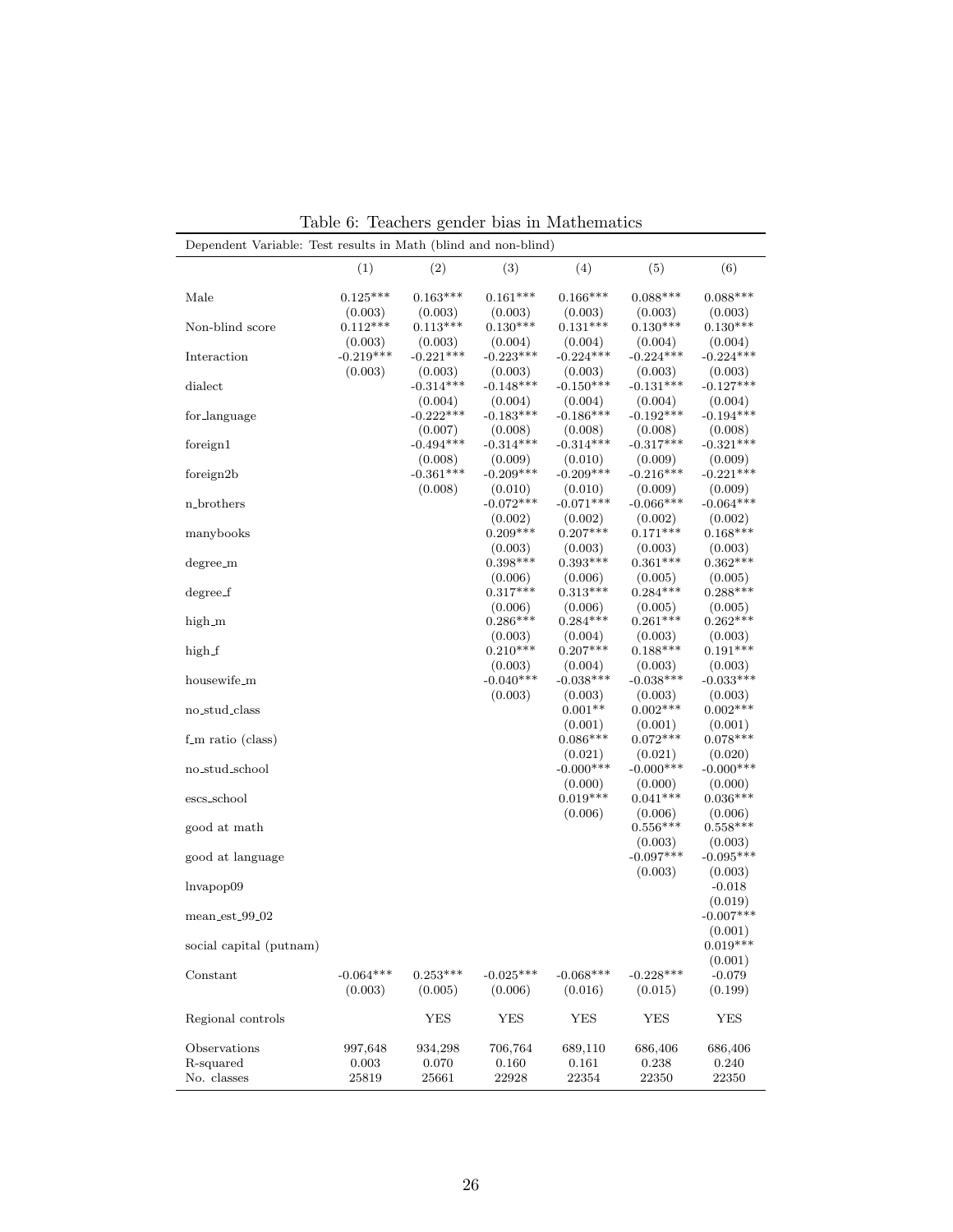| Dependent Variable: Test results in Language (blind and non-blind) |               |             |             |             |             |             |
|--------------------------------------------------------------------|---------------|-------------|-------------|-------------|-------------|-------------|
|                                                                    | (1)           | (2)         | (3)         | (4)         | (5)         | (6)         |
| Panel A: High achieving students (self-assessed)                   |               |             |             |             |             |             |
| Male                                                               | $-0.213***$   | $-0.165***$ | $-0.169***$ | $-0.166***$ | $-0.196***$ | $-0.196***$ |
|                                                                    | (0.006)       | (0.006)     | (0.006)     | (0.007)     | (0.006)     | (0.006)     |
| Non-blind score                                                    | $0.213***$    | $0.208***$  | $0.215***$  | $0.216***$  | $0.216***$  | $0.216***$  |
|                                                                    | (0.005)       | (0.005)     | (0.005)     | (0.005)     | (0.005)     | (0.005)     |
| Interaction                                                        | $-0.069***$   | $-0.070***$ | $-0.070***$ | $-0.070***$ | $-0.070***$ | $-0.070***$ |
|                                                                    | (0.005)       | (0.005)     | (0.006)     | (0.006)     | (0.006)     | (0.006)     |
| <i>Observations</i>                                                | 219,690       | 209,422     | 162,272     | 157,922     | 157,768     | 157,768     |
| Panel B: Low achieving students (self-assessed)                    |               |             |             |             |             |             |
| Male                                                               | $-0.273***$   | $-0.245***$ | $-0.243***$ | $-0.233***$ | $-0.210***$ | $-0.210***$ |
|                                                                    | (0.017)       | (0.017)     | (0.018)     | (0.018)     | (0.018)     | (0.018)     |
| Non-blind score                                                    | $-0.047***$   | $-0.064***$ | $-0.067***$ | $-0.067***$ | $-0.066***$ | $-0.066***$ |
|                                                                    | (0.012)       | (0.013)     | (0.015)     | (0.015)     | (0.015)     | (0.015)     |
| Interaction                                                        | $-0.052***$   | $-0.043***$ | $-0.047***$ | $-0.050***$ | $-0.051***$ | $-0.051***$ |
|                                                                    | (0.015)       | (0.015)     | (0.018)     | (0.018)     | (0.018)     | (0.018)     |
| <i>Observations</i>                                                | 36,600        | 33,858      | 23,944      | 23,376      | 23,344      | 23,344      |
| Panel C: sub-sample of inspected schools                           |               |             |             |             |             |             |
| Male                                                               | $-0.208***$   | $-0.170***$ | $-0.175***$ | $-0.172***$ | $-0.181***$ | $-0.182***$ |
|                                                                    | (0.011)       | (0.010)     | (0.011)     | (0.011)     | (0.011)     | (0.011)     |
| Non-blind score                                                    | 0.015         | 0.013       | 0.019       | 0.019       | 0.019       | 0.019       |
|                                                                    | (0.012)       | (0.012)     | (0.013)     | (0.013)     | (0.013)     | (0.013)     |
| Interaction                                                        | $-0.108***$   | $-0.112***$ | $-0.112***$ | $-0.112***$ | $-0.112***$ | $-0.112***$ |
|                                                                    | (0.009)       | (0.009)     | (0.010)     | (0.010)     | (0.010)     | (0.010)     |
| <i>Observations</i>                                                | 77,708        | 75,234      | 59,558      | 59,558      | 59,464      | 59,464      |
| <b>Panel D: Class Fixed Effects</b>                                |               |             |             |             |             |             |
| Male                                                               | $-0.20289***$ | $-0.168***$ | $-0.168***$ | $-0.168***$ | $-0.182***$ | $-0.182***$ |
|                                                                    | (0.003)       | (0.003)     | (0.003)     | (0.003)     | (0.003)     | (0.003)     |
| Non-blind score                                                    | $0.04481***$  | $0.040***$  | $0.044***$  | $0.044***$  | $0.043***$  | $0.043***$  |
|                                                                    | (0.004)       | (0.004)     | (0.004)     | (0.004)     | (0.004)     | (0.004)     |
| Interaction                                                        | $-0.08765***$ | $-0.090***$ | $-0.091***$ | $-0.091***$ | $-0.091***$ | $-0.091***$ |
|                                                                    | (0.003)       | (0.003)     | (0.003)     | (0.003)     | (0.003)     | (0.003)     |
| Observations                                                       | 997,648       | 934,298     | 627,874     | 627,874     | 625,418     | 625,418     |

Table 7: Robustness checks 1: Language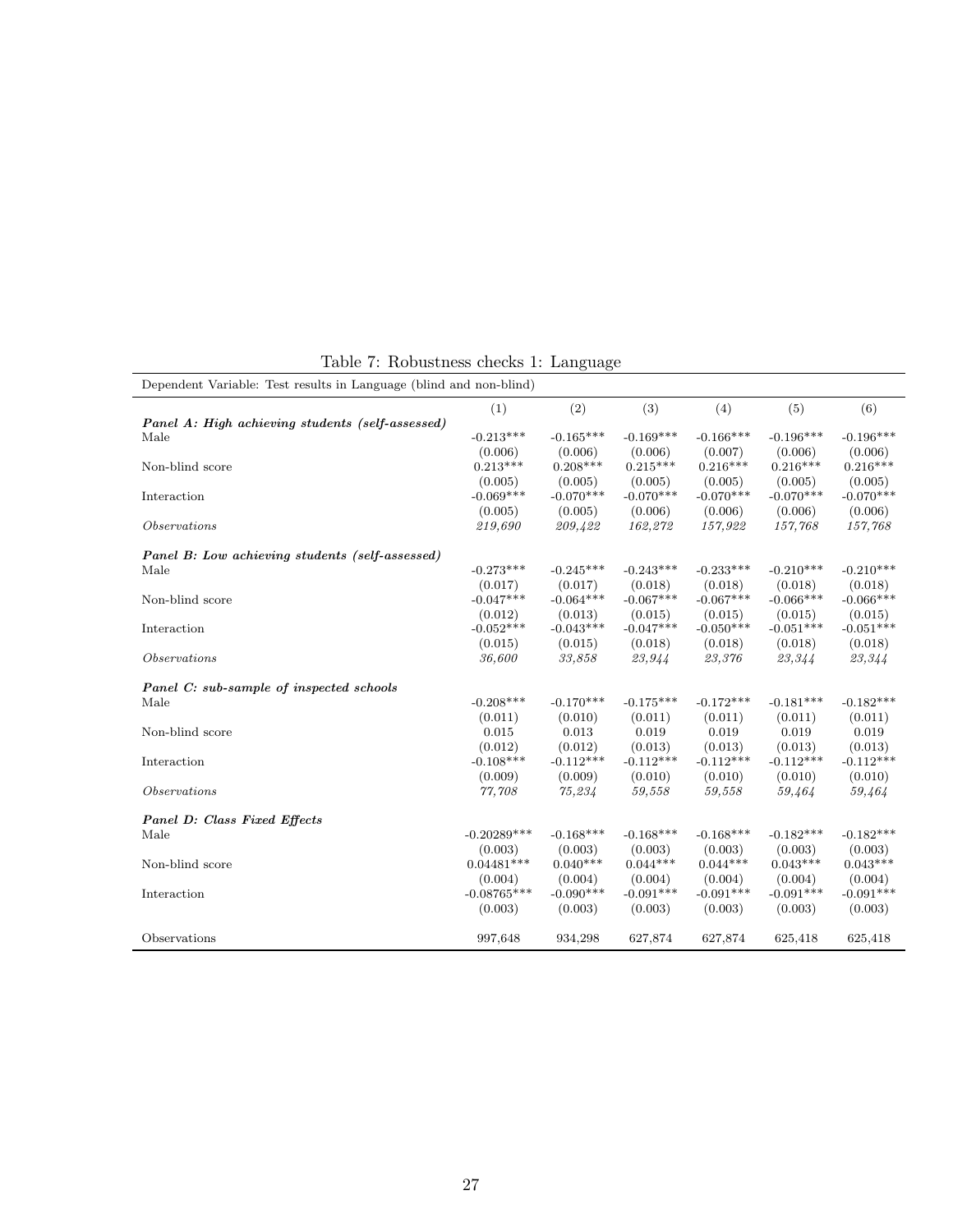| Dependent Variable: Test results in Language (blind and non-blind) |             |             |             |             |             |             |
|--------------------------------------------------------------------|-------------|-------------|-------------|-------------|-------------|-------------|
|                                                                    | (1)         | (2)         | (3)         | (4)         | (5)         | (6)         |
| Panel A: Northern regions                                          |             |             |             |             |             |             |
| Male                                                               | $-0.214***$ | $-0.177***$ | $-0.170***$ | $-0.169***$ | $-0.186***$ | $-0.186***$ |
|                                                                    | (0.004)     | (0.004)     | (0.004)     | (0.004)     | (0.004)     | (0.004)     |
| Non-blind score                                                    | $0.141***$  | $0.136***$  | $0.134***$  | $0.135***$  | $0.134***$  | $0.134***$  |
|                                                                    | (0.005)     | (0.005)     | (0.005)     | (0.005)     | (0.005)     | (0.005)     |
| Interaction                                                        | $-0.071***$ | $-0.076***$ | $-0.081***$ | $-0.080***$ | $-0.080***$ | $-0.080***$ |
|                                                                    | (0.004)     | (0.004)     | (0.004)     | (0.004)     | (0.004)     | (0.004)     |
| <i>Observations</i>                                                | 428,176     | 405,330     | 312,018     | 305,218     | 304,234     | 304,234     |
| Panel B: Southern regions                                          |             |             |             |             |             |             |
| Male                                                               | $-0.216***$ | $-0.155***$ | $-0.179***$ | $-0.171***$ | $-0.171***$ | $-0.171***$ |
|                                                                    | (0.005)     | (0.005)     | (0.006)     | (0.006)     | (0.006)     | (0.006)     |
| Non-blind score                                                    | $-0.026***$ | $-0.031***$ | $-0.021***$ | $-0.021***$ | $-0.022***$ | $-0.022***$ |
|                                                                    | (0.006)     | (0.006)     | (0.007)     | (0.007)     | (0.007)     | (0.007)     |
| Interaction                                                        | $-0.105***$ | $-0.107***$ | $-0.104***$ | $-0.104***$ | $-0.103***$ | $-0.103***$ |
|                                                                    | (0.005)     | (0.005)     | (0.005)     | (0.006)     | (0.006)     | (0.006)     |
| <i>Observations</i>                                                | 392,322     | 363,858     | 275,138     | 267,764     | 266,522     | 266,522     |
| Panel C: North and sub-sample of inspected schools                 |             |             |             |             |             |             |
| Male                                                               | $-0.229***$ | $-0.194***$ | $-0.173***$ | $-0.166***$ | $-0.182***$ | $-0.182***$ |
|                                                                    | (0.017)     | (0.016)     | (0.016)     | (0.017)     | (0.017)     | (0.017)     |
| Non-blind score                                                    | $0.080***$  | $0.077***$  | $0.073***$  | $0.073***$  | $0.073***$  | $0.073***$  |
|                                                                    | (0.017)     | (0.017)     | (0.018)     | (0.018)     | (0.018)     | (0.018)     |
| Interaction                                                        | $-0.090***$ | $-0.094***$ | $-0.098***$ | $-0.098***$ | $-0.098***$ | $-0.098***$ |
|                                                                    | (0.014)     | (0.014)     | (0.015)     | (0.015)     | (0.015)     | (0.015)     |
| <i>Observations</i>                                                | 29,512      | 28,708      | 22,856      | 22,856      | 22,824      | 22,824      |
| Panel D: South and sub-sample of inspected schools                 |             |             |             |             |             |             |
| Male                                                               | $-0.214***$ | $-0.152***$ | $-0.194***$ | $-0.192***$ | $-0.193***$ | $-0.194***$ |
|                                                                    | (0.019)     | (0.018)     | (0.019)     | (0.018)     | (0.019)     | (0.019)     |
| Non-blind score                                                    | $-0.011$    | $-0.013$    | $-0.007$    | $-0.007$    | $-0.007$    | $-0.007$    |
|                                                                    | (0.021)     | (0.022)     | (0.023)     | (0.023)     | (0.023)     | (0.023)     |
| Interaction                                                        | $-0.126***$ | $-0.129***$ | $-0.117***$ | $-0.117***$ | $-0.118***$ | $-0.118***$ |
|                                                                    | (0.016)     | (0.016)     | (0.017)     | (0.017)     | (0.017)     | (0.017)     |
| <i>Observations</i>                                                | 31,064      | 30,020      | 24,178      | 24,178      | 24,128      | 24,128      |

Table 8: Robustness checks 2: Language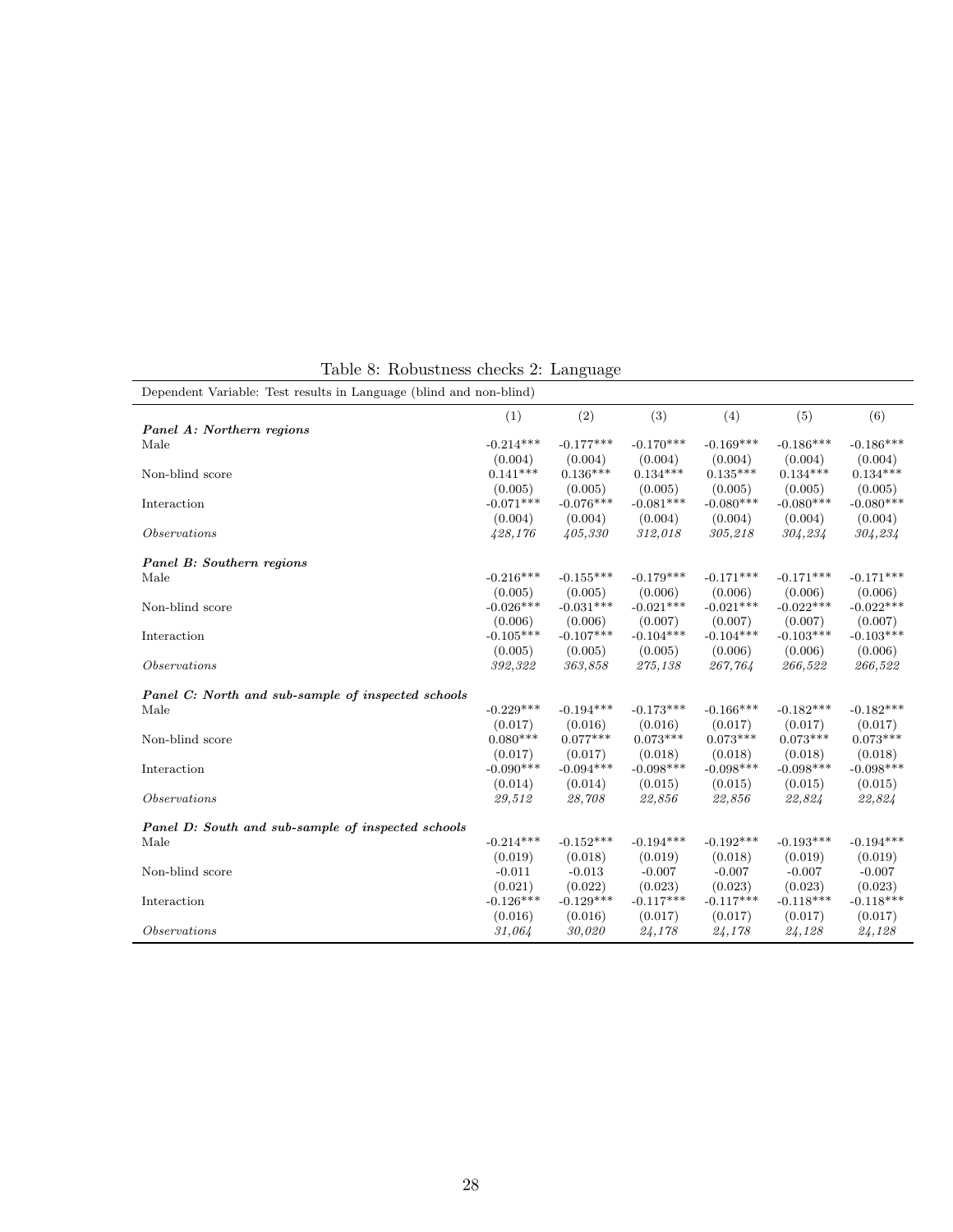| Dependent Variable: Test results in Math (blind and non-blind) |             |             |             |             |             |             |  |  |  |  |
|----------------------------------------------------------------|-------------|-------------|-------------|-------------|-------------|-------------|--|--|--|--|
|                                                                | (1)         | (2)         | (3)         | (4)         | (5)         | (6)         |  |  |  |  |
| Panel A: High achieving students (self-assessed)               |             |             |             |             |             |             |  |  |  |  |
| Male                                                           | $0.097***$  | $0.119***$  | $0.128***$  | $0.132***$  | $0.132***$  | $0.133***$  |  |  |  |  |
|                                                                | (0.006)     | (0.006)     | (0.006)     | (0.006)     | (0.007)     | (0.007)     |  |  |  |  |
| Non-blind score                                                | $0.261***$  | $0.258***$  | $0.267***$  | $0.267***$  | $0.267***$  | $0.267***$  |  |  |  |  |
|                                                                | (0.005)     | (0.005)     | (0.006)     | (0.006)     | (0.006)     | (0.006)     |  |  |  |  |
| Interaction                                                    | $-0.263***$ | $-0.262***$ | $-0.265***$ | $-0.265***$ | $-0.265***$ | $-0.265***$ |  |  |  |  |
|                                                                | (0.005)     | (0.005)     | (0.006)     | (0.006)     | (0.006)     | (0.006)     |  |  |  |  |
| <i>Observations</i>                                            | 244,350     | 233,552     | 181,242     | 176,658     | 176,416     | 176,416     |  |  |  |  |
| Panel B: Low achieving students (self-assessed)                |             |             |             |             |             |             |  |  |  |  |
| Male                                                           | $0.037***$  | $0.071***$  | $0.067***$  | $0.072***$  | $0.042***$  | $0.042***$  |  |  |  |  |
|                                                                | (0.011)     | (0.012)     | (0.013)     | (0.014)     | (0.013)     | (0.013)     |  |  |  |  |
| Non-blind score                                                | $-0.160***$ | $-0.156***$ | $-0.129***$ | $-0.127***$ | $-0.127***$ | $-0.127***$ |  |  |  |  |
|                                                                | (0.008)     | (0.008)     | (0.009)     | (0.010)     | (0.010)     | (0.010)     |  |  |  |  |
| Interaction                                                    | $-0.125***$ | $-0.128***$ | $-0.134***$ | $-0.136***$ | $-0.135***$ | $-0.135***$ |  |  |  |  |
|                                                                | (0.011)     | (0.011)     | (0.014)     | (0.014)     | (0.014)     | (0.014)     |  |  |  |  |
| <i>Observations</i>                                            | 45,728      | 42,554      | 29,998      | 29,200      | 29,130      | 29,130      |  |  |  |  |
| Panel C: sub-sample of inspected schools                       |             |             |             |             |             |             |  |  |  |  |
| Male                                                           | $0.142***$  | $0.175***$  | $0.169***$  | $0.173***$  | $0.086***$  | $0.085***$  |  |  |  |  |
|                                                                | (0.011)     | (0.011)     | (0.011)     | (0.011)     | (0.011)     | (0.011)     |  |  |  |  |
| Non-blind score                                                | $0.122***$  | $0.125***$  | $0.143***$  | $0.143***$  | $0.143***$  | $0.143***$  |  |  |  |  |
|                                                                | (0.011)     | (0.011)     | (0.012)     | (0.012)     | (0.012)     | (0.012)     |  |  |  |  |
| Interaction                                                    | $-0.244***$ | $-0.245***$ | $-0.249***$ | $-0.249***$ | $-0.249***$ | $-0.249***$ |  |  |  |  |
|                                                                | (0.009)     | (0.009)     | (0.010)     | (0.010)     | (0.010)     | (0.010)     |  |  |  |  |
| Observations                                                   | 77,708      | 75,234      | 59,558      | 59,558      | 59,464      | 59,464      |  |  |  |  |
| <b>Panel D: Class Fixed Effects</b>                            |             |             |             |             |             |             |  |  |  |  |
| Male                                                           | $0.131***$  | $0.163***$  | $0.167***$  | $0.167***$  | $0.088***$  | $0.088***$  |  |  |  |  |
|                                                                | (0.003)     | (0.003)     | (0.004)     | (0.004)     | (0.003)     | (0.003)     |  |  |  |  |
| Non-blind score                                                | $0.112***$  | $0.113***$  | $0.130***$  | $0.130***$  | $0.130***$  | $0.130***$  |  |  |  |  |
|                                                                | (0.003)     | (0.003)     | (0.004)     | (0.004)     | (0.004)     | (0.004)     |  |  |  |  |
| Interaction                                                    | $-0.220***$ | $-0.221***$ | $-0.224***$ | $-0.224***$ | $-0.224***$ | $-0.224***$ |  |  |  |  |
|                                                                | (0.003)     | (0.003)     | (0.003)     | (0.003)     | (0.003)     | (0.003)     |  |  |  |  |
| Observations                                                   | 997,648     | 934,298     | 627,874     | 627,874     | 625,418     | 625,418     |  |  |  |  |
|                                                                |             |             |             |             |             |             |  |  |  |  |

Table 9: Robustness checks 1: Mathematics